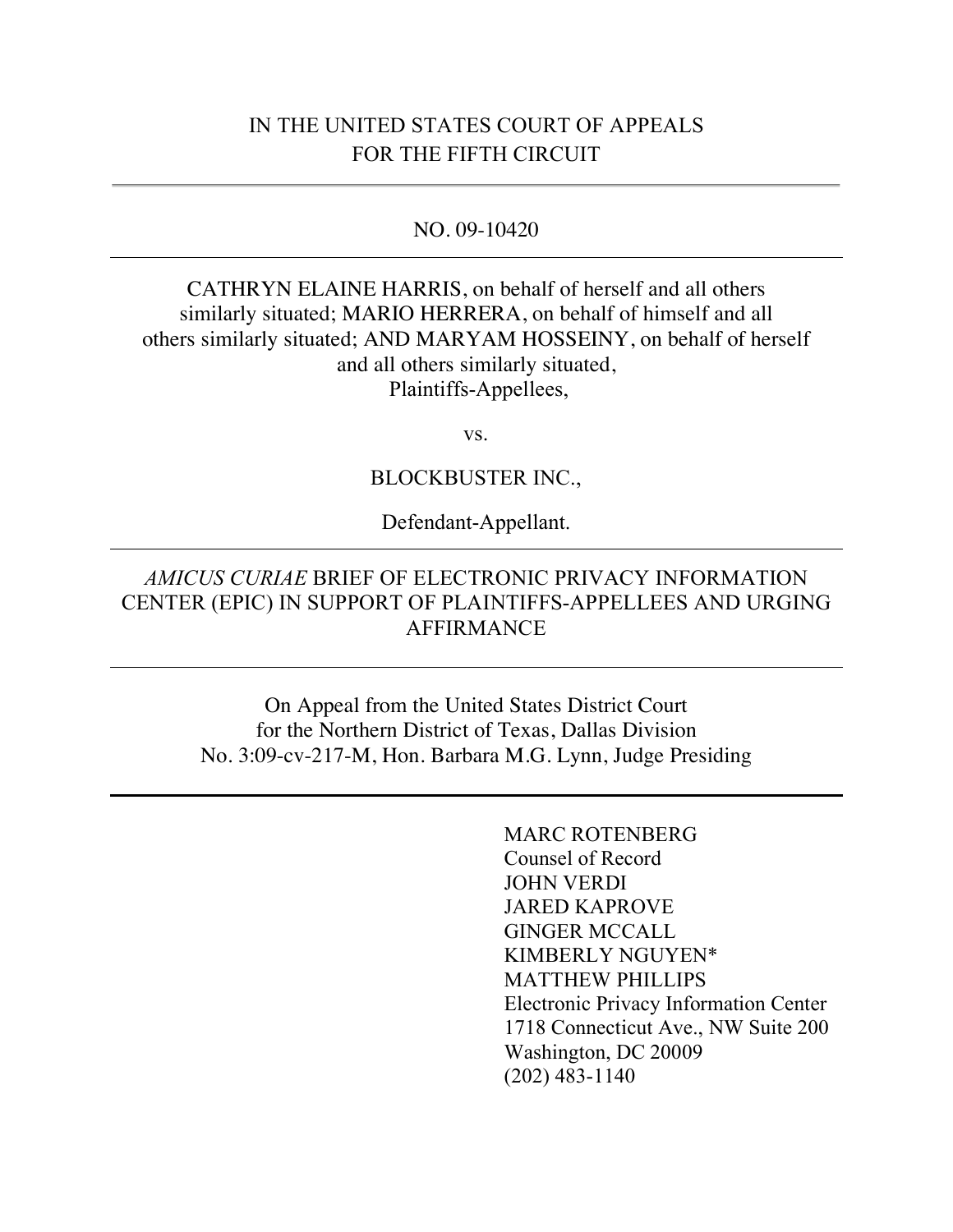#### **CERTIFICATE OF INTERESTED PERSONS**

Pursuant to 5th Cir. R. 28.2.1 & 29.2, the cause number and style number are as follows: *Cathryn Harris, on behalf of herself and all others similarly situated; Mario Herrera, on behalf of himself and all others similarly situated; and Maryam Hosseiny, on behalf of herself and all others similarly situated* v. *Blockbuster Inc.,* No. 09-10420 in the United States Court of Appeals for the Fifth Circuit. Amicus Curiae, Electronic Privacy Information Center ("EPIC"), is a District of Columbia corporation with no parent corporation. No publicly held company owns 10% or more of the stock of EPIC. EPIC does not have a financial interest in the outcome of this case. The undersigned counsel of record certifies that the following listed persons and entities as described in the fourth sentence of Rule 28.2.1 have an interest in the outcome of this case. These representations are made in order that the Judges of this Court may evaluate possible disqualification or recusal.

- Appellant Blockbuster Inc. is a Delaware corporation headquartered in Dallas, Texas. Blockbuster Inc. does not have a parent corporation, and no publiclyheld corporation owns 10% or more of its own stock.
- The following attorneys have appeared on behalf of Appellant either before this Court or in the district court:

Thomas S. Leatherbury Michael L. Raiff Frank C. Brame VINSON & ELKINS LLP Trammell Crow Center 2001 Ross Avenue, Suite 3700 Dallas, Texas 75201 Telephone: 214-220-7792 Facsimile: 214-999-7792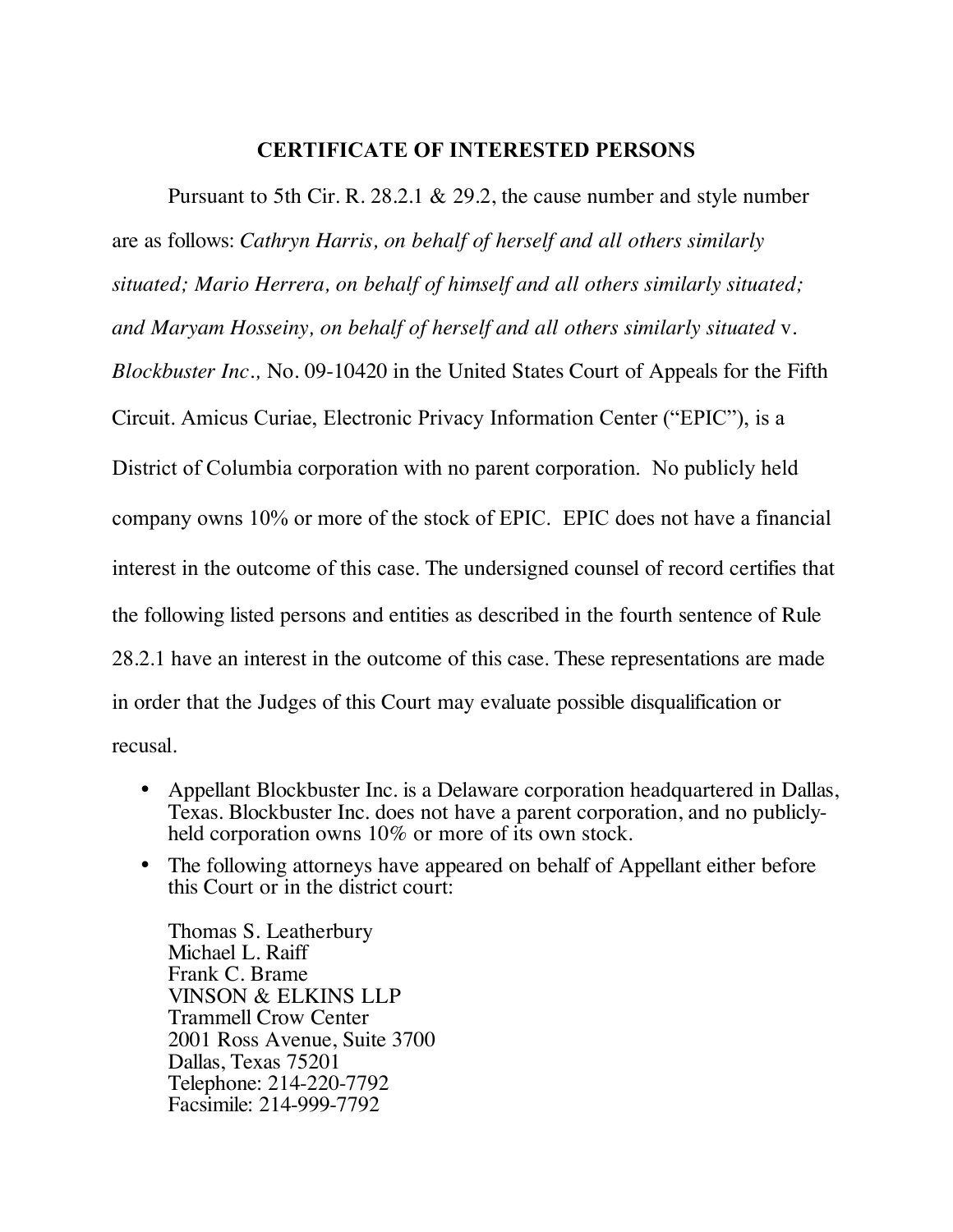- Appellees Cathryn Harris, Mario Herrera, and Maryam Hosseiny are individuals residing in Dallas, Texas.
- The following attorneys have appeared on behalf of Appellees either before this Court or in the district court:

Thomas M. Corea Jeremy R. Wilson THE COREA FIRM, P.L.L.C. The Republic Center 325 North St. Paul Street, Suite 4150 Dallas, Texas 75201 Telephone: 214-953-3900 Facsimile: 214-953-3901

George A. Otstott Ann Jamison OTSTOTT & JAMISON, P.C. Two Energy Square 4849 Greenville Avenue, Suite 1620 Dallas, Texas 75206 Telephone: 214-522-9999 Facsimile: 214-828-4388

J. Mark Mann THE MANN FIRM 300 West Main Street Henderson, Texas 75652 Telephone: 903-657-8540 Facsimile: 903-657-6003

Respectfully submitted,

 $/\mathrm{s}/$ 

Marc Rotenberg *Attorney of Record for Amicus Electronic Privacy Information Center*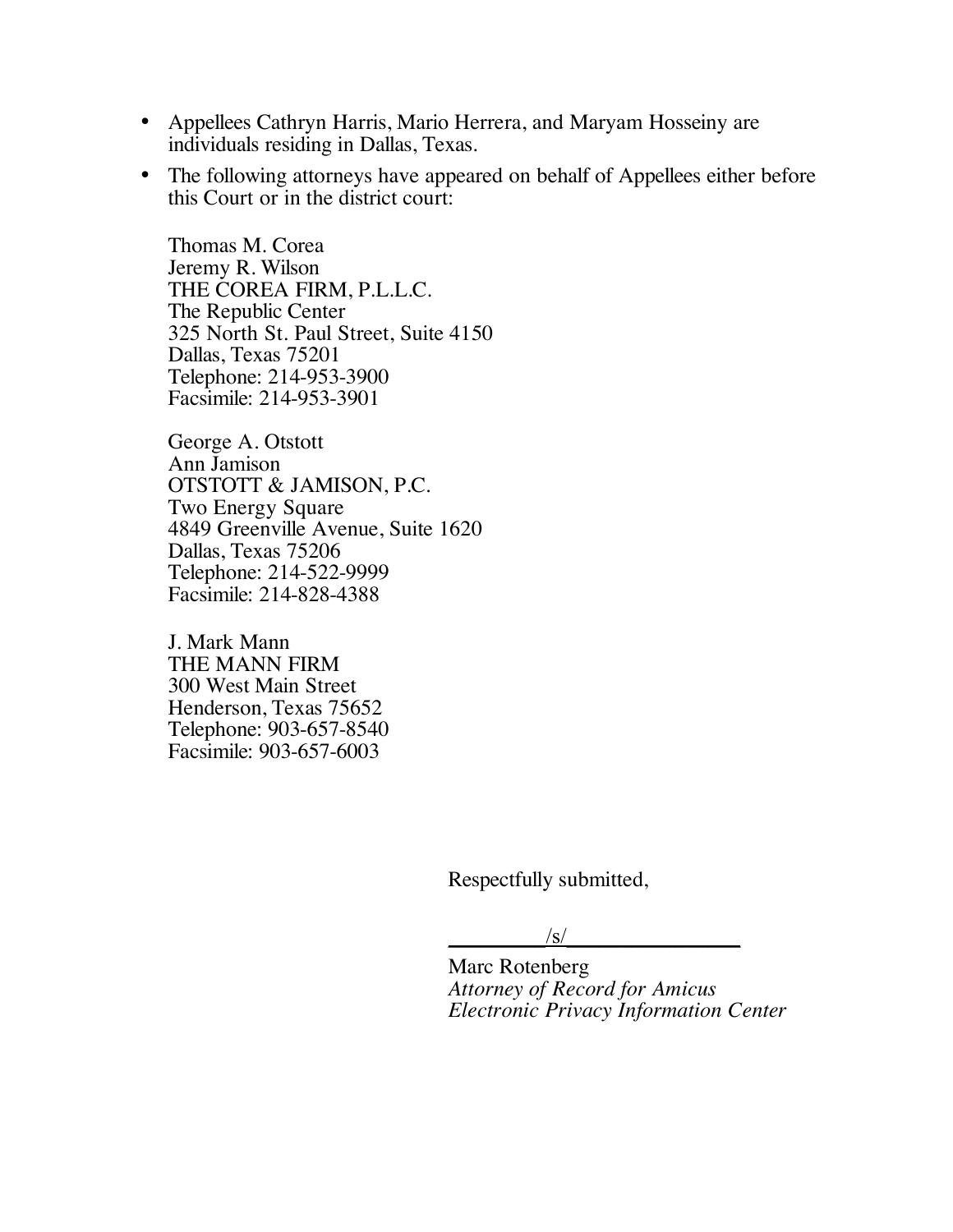# **TABLE OF CONTENTS**

| I. The Video Privacy Protection Act Purposefully Provides a Private Right of |
|------------------------------------------------------------------------------|
| II. Privacy Laws Routinely Provide Private Rights of Action 10               |
| III. Privacy Scholars Have Routinely Noted the Importance of a Private Right |
| IV. Mandatory Arbitration Clauses Undercut the Video Privacy Protection      |
| A. Mandatory Arbitration Clauses in Consumer Contracts Can Be Invalidated    |
| B. Courts Have Specifically Held That Mandatory Arbitration Is Not a         |
|                                                                              |
|                                                                              |
|                                                                              |
|                                                                              |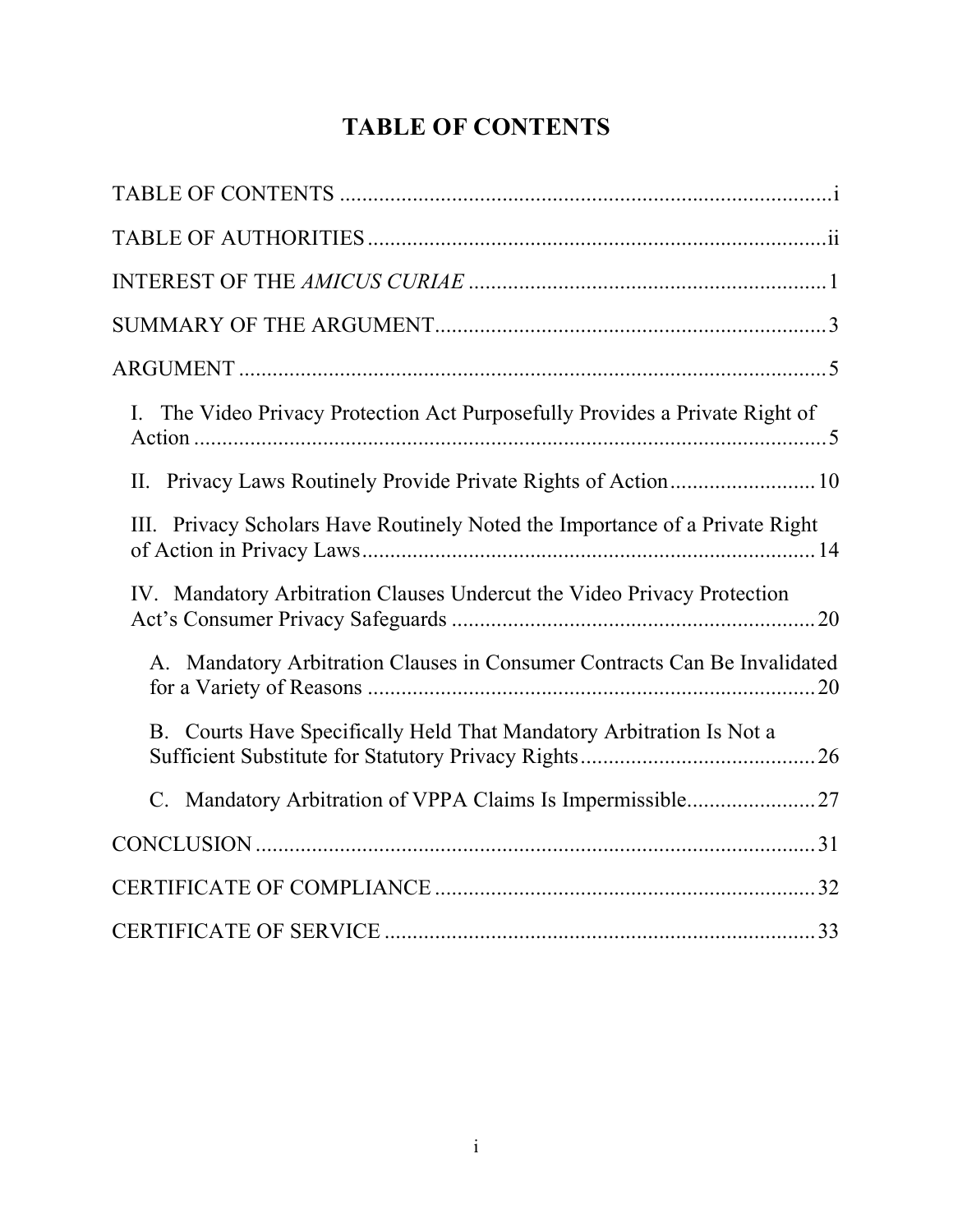# **TABLE OF AUTHORITIES**

## **CASES**

| Department of Justice v. Reporters Committee for Freedom of the Press, 489 U.S.  |  |
|----------------------------------------------------------------------------------|--|
|                                                                                  |  |
|                                                                                  |  |
|                                                                                  |  |
| Green Tree Fin. Corporation-Alabama v. Randolph, 531 U.S. 79 (2000)22            |  |
|                                                                                  |  |
|                                                                                  |  |
|                                                                                  |  |
| Mitsubishi Motors Corp. v. Soler Chrysler-Plymouth, 473 U.S. 614 (1985)22        |  |
| Moses H. Cone Memorial Hospital v. Mercury Construction Corp., 460 U.S. 1        |  |
|                                                                                  |  |
|                                                                                  |  |
| Prima Paint Corp. v. Flood & Conklin Mfg. Co., 388 U.S. 395 (1967) 21            |  |
| Schmidt v. U.S. Dep't of Veterans Affairs, 218 F.R.D. 619 (ED Wis. 2003)  26, 27 |  |
|                                                                                  |  |
|                                                                                  |  |
| <b>STATUTES</b>                                                                  |  |
|                                                                                  |  |
| Cable Communications Policy Act, 47 U.S.C. § 551 (2008) 13, 14                   |  |
| Electronic Communications Privacy Act, 18 U.S.C. § 2707 (2008) 12                |  |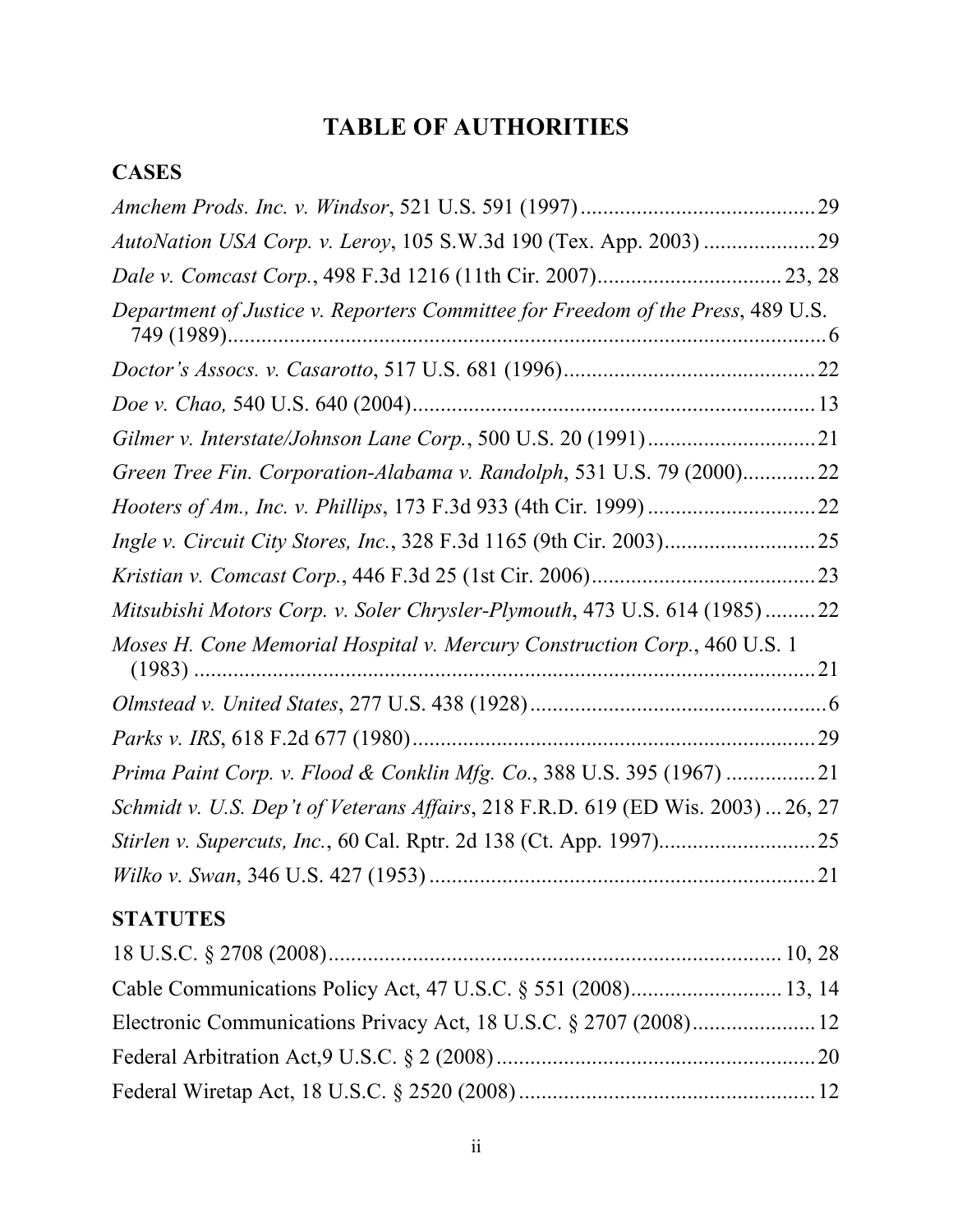| Texas Medical Privacy Act, Tex. Health & Safety Code Ann. § 181 (2008) 14 |  |
|---------------------------------------------------------------------------|--|
| Video Privacy Protection Act of 1988 (VPPA), 18 U.S.C. § 2710 (2008)5, 7  |  |

# **OTHER AUTHORITIES**

| Alan M. White & Cathy Lesser Mansfield, Literacy and Contract, 13 Stan. L. &                                                                                                                                               |  |
|----------------------------------------------------------------------------------------------------------------------------------------------------------------------------------------------------------------------------|--|
|                                                                                                                                                                                                                            |  |
| Christine Jolls, Cass R. Sunstein, & Richard Thaler, A Behavioral Approach to                                                                                                                                              |  |
| Daniel J. Solove & Chris Jay Hoofnagle, A Model Regime of Privacy Protection,                                                                                                                                              |  |
| Daniel J. Solove, Marc Rotenberg, & Paul M. Schwartz, Information Privacy Law                                                                                                                                              |  |
| Ely R. Levy & Norman I. Silber, Nonprofit Fundraising and Consumer Protection:<br>A Donor's Right to Privacy, 15 Stan. L. & Pol'y Rev 519 (2004)  18                                                                       |  |
| Frank P. Anderano, The Evolution of Federal Computer Crime Policy, 27 Am.                                                                                                                                                  |  |
| Frederick Z. Lodge, Note, Damages Under the Privacy Act of 1974: Compensation                                                                                                                                              |  |
|                                                                                                                                                                                                                            |  |
| Haeji Hong, Esq., Dismantling the Private Enforcement of the Privacy Act of 1974:                                                                                                                                          |  |
| Hearing on H.R. 2221, the Data Accountability and Trust Act; H.R. 1319, the<br>Informed P2P User Act Before the Subcomm. on Commerce, Trade and<br>Consumer Protection of the H. Comm. on Energy and Commerce, 111th Cong. |  |
| Irwin S. Kirsch et al., U.S. Dep't of Education, Adult Literacy in America: A First<br>Look at the Results of the National Adult Literacy Survey (1993) 24                                                                 |  |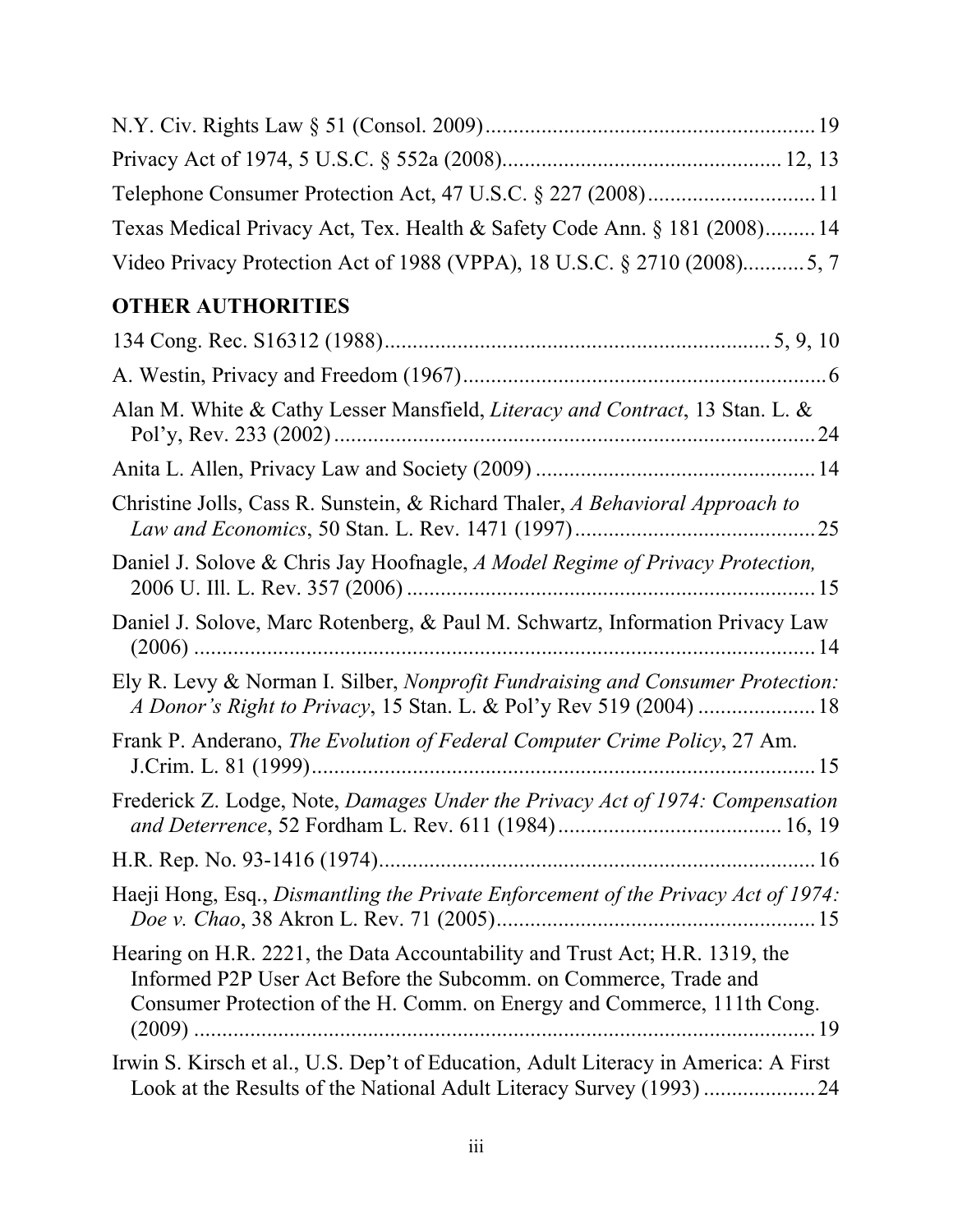| James P. Nehf, Recognizing the Societal Value in Information Privacy, 78 Wash L.                                                                                 |
|------------------------------------------------------------------------------------------------------------------------------------------------------------------|
| Jay Weiser, Measure of Damages for Violation of Property Rules: Breach of                                                                                        |
| Jean R. Sternlight & Elizabeth J. Jensen, Using Arbitration to Eliminate Consumer<br>Class Actions: Efficient Business Practice or Unconscionable Abuse?, 67 SPG |
| Jean R. Sternlight, Creeping Mandatory Arbitration: Is It Just?, 57 Stan. L. Rev.                                                                                |
| Jerry Kang, <i>Information Privacy Transactions in Cyberspace</i> , 50 Stan. L. Rev.                                                                             |
|                                                                                                                                                                  |
| Paul M. Schwartz, Property, Privacy, and Personal Data, 117 Harv. L. Rev. 2055                                                                                   |
| Richard M. Alderman, Pre-dispute Mandatory Arbitration in Consumer Contracts:                                                                                    |
|                                                                                                                                                                  |
|                                                                                                                                                                  |
| Samuel Warren & Louis Brandeis, <i>The Right to Privacy</i> , 4 Harv. L. Rev. 193                                                                                |
| Shaun B. Spencer, Reasonable Expectations and the Erosion of Privacy, 39 San                                                                                     |
| Video and Library Privacy Protection Act of 1988: Joint Hearing on H.R. 4947<br>and S.2361 Before the H. Comm. on the Judiciary and the S. Comm. on the          |
| William Catron Jones, Three Centuries of Commercial Arbitration in New York: A                                                                                   |
| William McGeveran, Disclosure, Endorsement, and Identity in Social Marketing,                                                                                    |
| <b>RULES</b>                                                                                                                                                     |

Telemarketing Sales Rule, 67 Fed. Reg. 4491 (proposed Jan. 30, 2002) (to be codified at 16 C.F.R. pt. 310)............................................................................11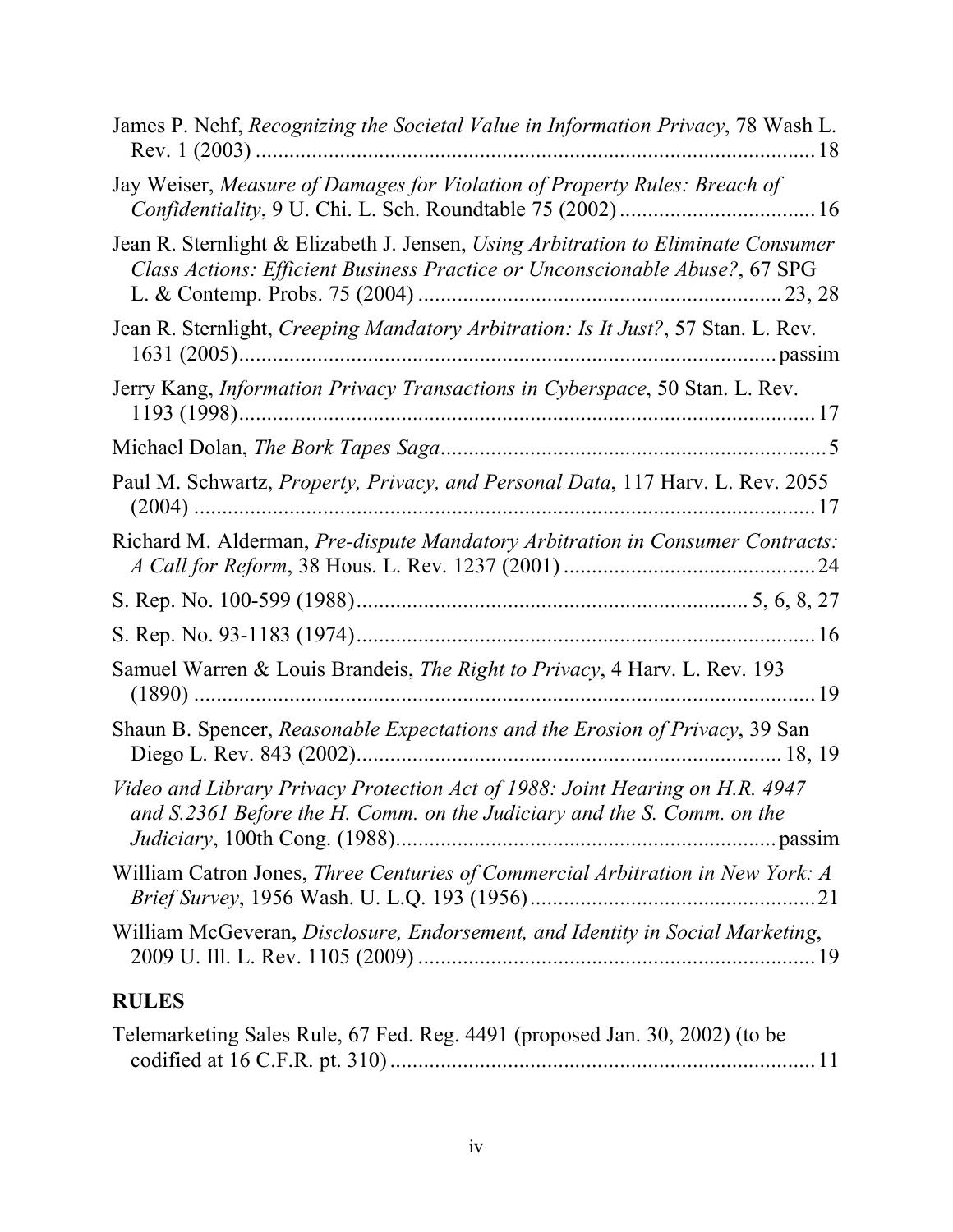## **INTEREST OF THE** *AMICUS CURIAE***<sup>1</sup>**

The Electronic Privacy Information Center (EPIC) is a public interest research center in Washington, D.C. EPIC was established in 1994 to focus public attention on emerging privacy and civil liberties issues. EPIC has participated as *amicus curiae* in several cases before the U.S. Supreme Court and other courts concerning privacy issues, new technologies, and Constitutional interests, including *Flores-Figueroa v. United States*, 129 S. Ct. 1886 (2009); *Herring v. United States*, 129 S. Ct. 695 (2009); *Crawford v. Marion County Election Board*, 128 S. Ct. 1610 (2008); *Hiibel v. Sixth Judicial Circuit of Nevada*, 542 U.S. 177 (2004); *Doe v. Chao*, 540 U.S. 614 (2003); *Smith v. Doe*, 538 U.S. 84 (2003); *Department of Justice v. City of Chicago*, 537 U.S. 1229 (2003); *Watchtower Bible and Tract Society of N.Y., Inc. v. Village of Stratton*, 536 U.S. 150 (2002); *Reno v. Condon*, 528 U.S. 141 (2000); *National Cable and Telecommunications Association v. Federal Communications Commission*, 555 F.3d 996 (D.C. Cir. 2009); *Kohler v. Englade*, 470 F.3d 1104 (5th Cir. 2006) 470 F.3d 1104 (5th Cir. 2006); *United States v. Kincade*, 379 F.3d 813 (9th Cir. 2004), *cert. denied* 544 U.S. 924 (2005); and *State v. Raines*, 857 A.2d 19 (Md. 2003).

EPIC has a strong interest in protecting consumer privacy and ensuring the full protections set out in federal privacy law. Mandatory arbitration clauses, such

 $\frac{1}{1}$  All parties have consented to the filing of this brief. Fed. R. App. P. 29(a).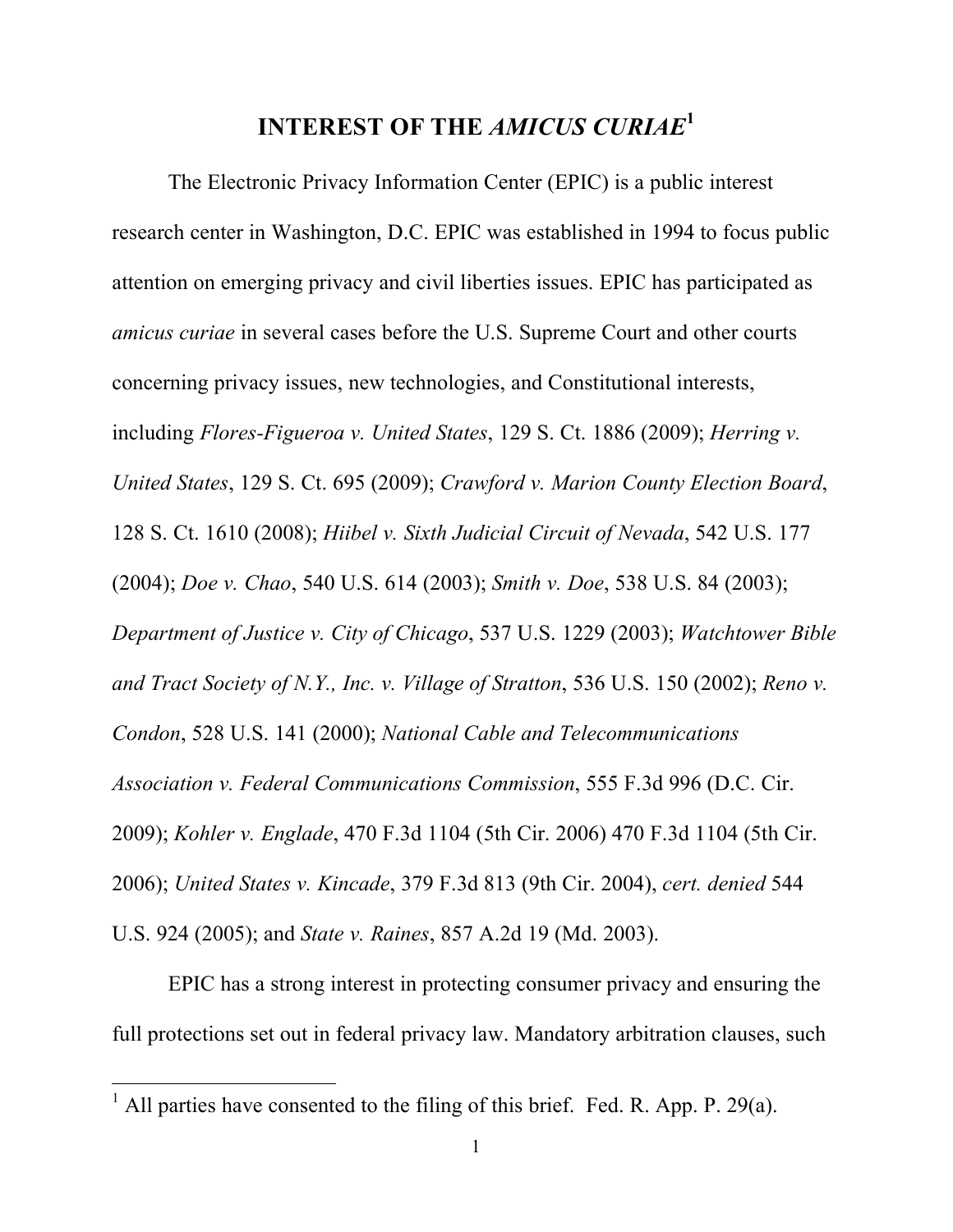as Blockbuster's provision at issue in this case, prevent consumers from seeking remedies set out in federal law. With respect to the Video Privacy Protection Act, it is clear that Congress intended to ensure that a private right of action be available to consumers. To permit companies to substitute unilaterally mandatory arbitration clauses for the express language set out in federal statute will undermine privacy safeguards, contribute to further privacy harms, and frustrate the intent of Congress.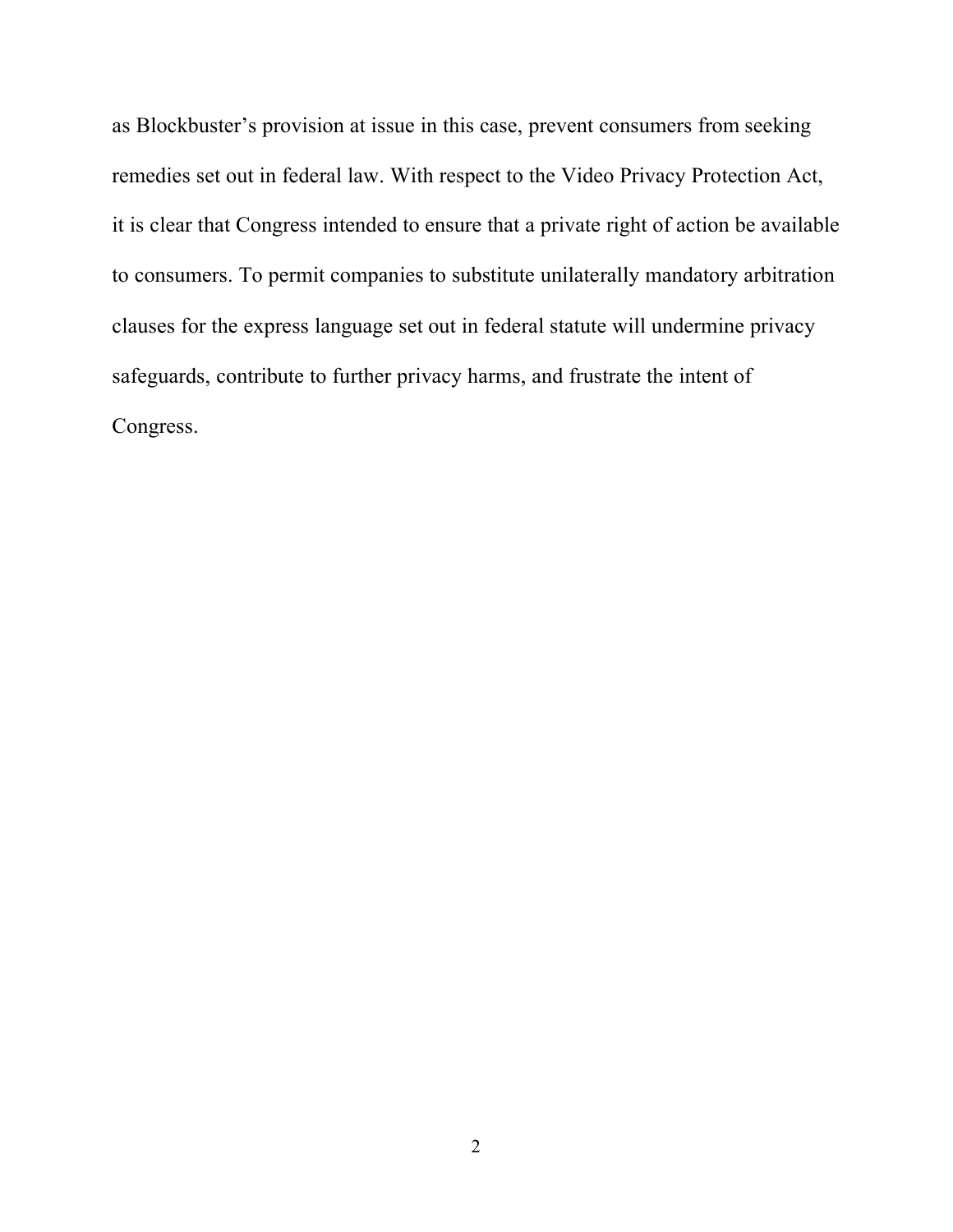## **SUMMARY OF THE ARGUMENT**

Congress passed the Video Privacy Protection Act of 1988 to prevent the wrongful disclosure of video rental information by companies that collect detailed personal information from customers. To achieve this goal, Congress established a private right of action to ensure that there would be a meaningful remedy when companies failed to safeguard the data they collected. The Congress recognized that absent a private right of action, there would be no effective enforcement, no remedy for violations, and no way to ensure that companies complied with the intent of the Act.

Private rights of action are routinely found in federal and state privacy laws because they help ensure that the legislative intent to safeguard privacy is fulfilled. Congress, courts, and scholars have recognized the importance of private rights of action in enforcing privacy laws. Indeed, in the absence of a private right of action, it is doubtful that Congress would even legislate to safeguard privacy, as there would be little purpose to a law that regulated business practices but lacked a means of enforcement.

Mandating arbitration of violations of federal privacy laws through consumer contracts is especially problematic. Courts have held that Congress may make claims nonarbitrable; permitting mandatory arbitration agreements in this context would violate Congress' intent to provide a private right of action as the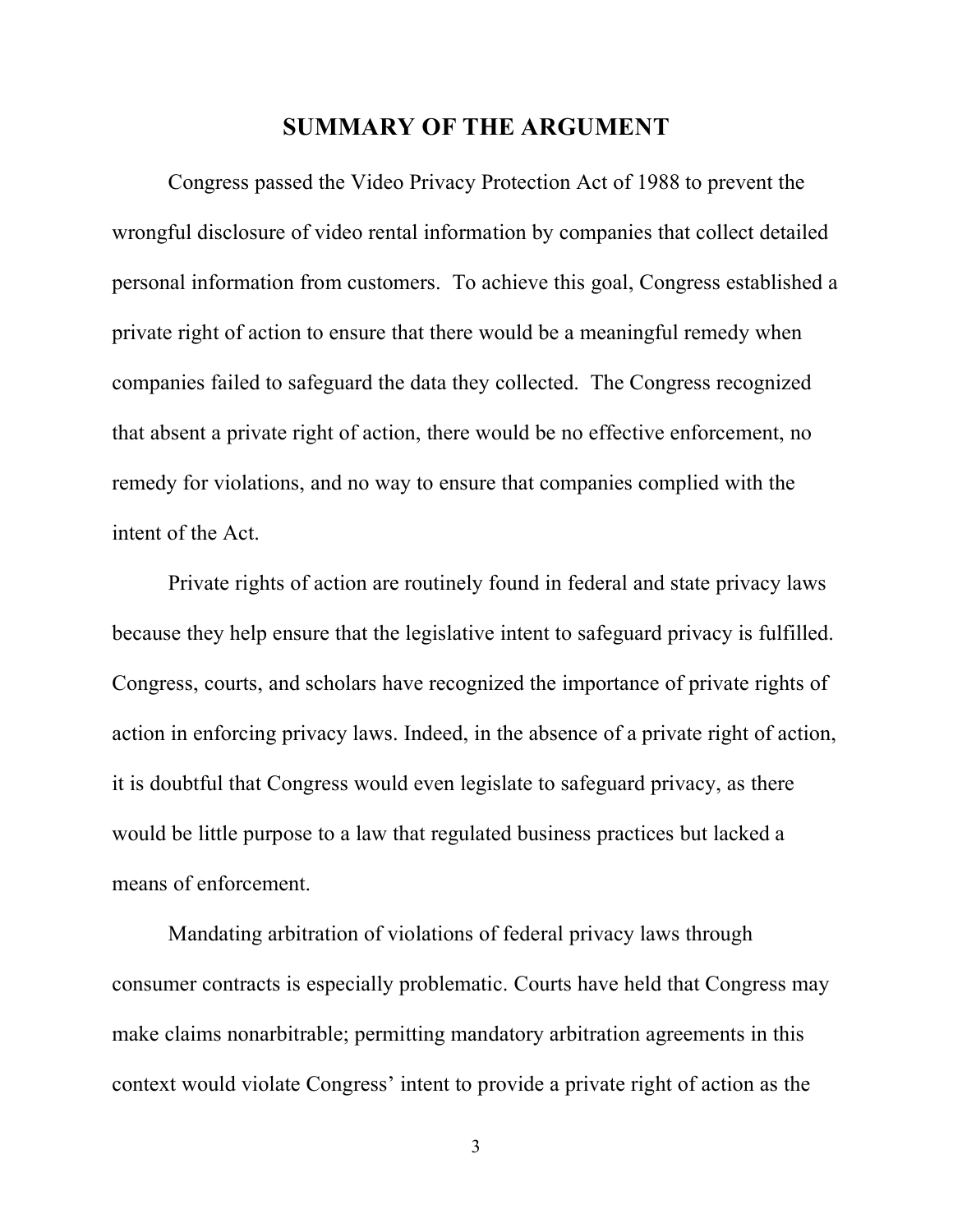exclusive remedy for violations of the Act. Moreover, mandatory arbitration would prevent aggrieved parties from effectively vindicating their statutory rights. Finally, mandatory arbitration agreements in consumer contracts implicate serious public policy concerns, many of which are especially compelling in this context. Given the growing risk of identity theft and security breaches, and American consumers' ongoing concerns of about the protection of their personal information, the attempt to undo a clear congressional intent to establish meaningful enforcement for violations of federal law by an mandatory arbitration provision is both unconscionable and unlawful.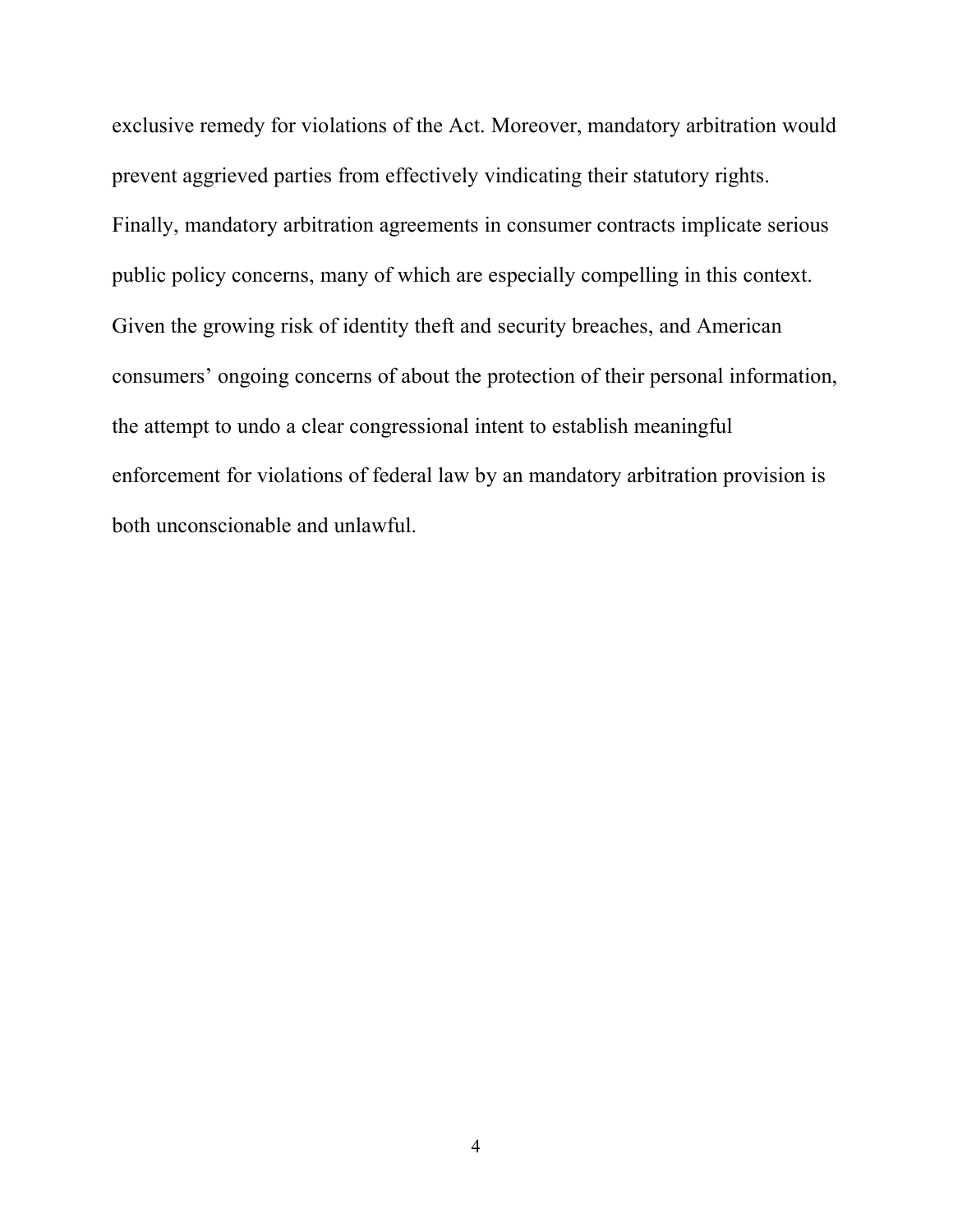#### **ARGUMENT**

## **I. The Video Privacy Protection Act Purposefully Provides a Private Right of Action**

Congress made clear its intent to enact a robust privacy law. As the Senate Judiciary Committee report explained, "The Video Privacy Protection Act follows a long line of statutes passed by the Congress to extend privacy protection to records that contain information about individuals." S. Rep. No. 100-599, at 2 (1988) [hereinafter *Committee Report*]; *see* Video Privacy Protection Act of 1988 (VPPA), 18 U.S.C. § 2710 (2008). Congress passed the act in the wake of the wellpublicized scandal in which Supreme Court nominee Robert H. Bork's video rental records were published by a Washington, D.C newspaper the year before. 134 Cong. Rec. S16312, 16313–14 (1988); *see also* Michael Dolan, *The Bork Tapes Saga*<sup>2</sup> (last visited October 26, 2009). Describing the purpose of the bill, Representative McCandless testified that "[a]t the heart of the legislation is the notion that all citizens have a right to privacy—the right to be let alone—from their Government and from their neighbor." *Video and Library Privacy Protection Act of 1988: Joint Hearing on H.R. 4947 and S.2361 Before the H. Comm. on the Judiciary and the S. Comm. on the Judiciary*, 100th Cong. 27 (1988) [hereinafter *Hearing Record* [statement of Rep. McCandless]. Thus, the bill was intended to

 <sup>2</sup> *Available at* http://www.theamericanporch.com/bork2.htm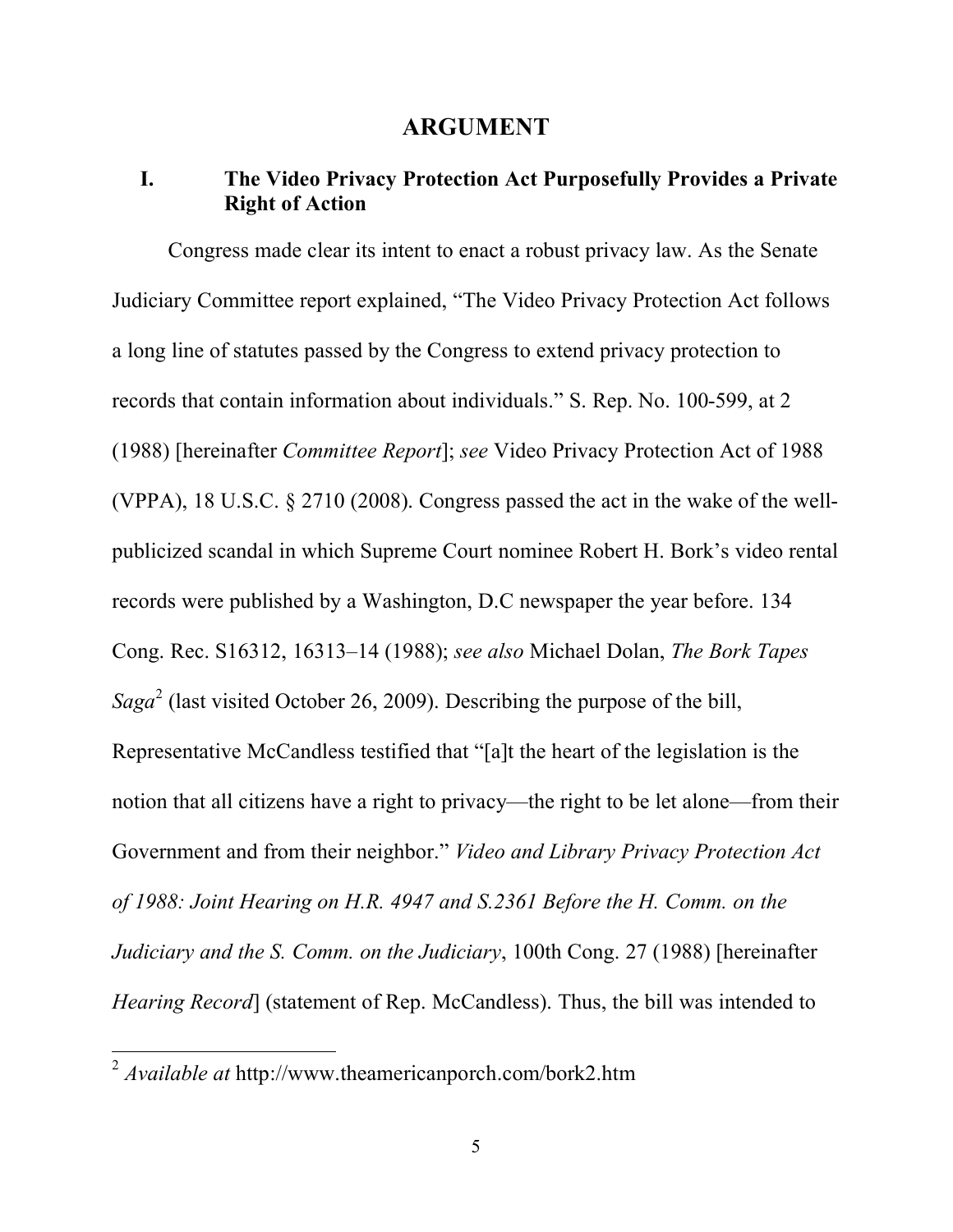"protect[] the privacy of consumers of content-based materials," by building "a brick wall—a Federal privacy right—around the individual." *Id.*

The Congress recognized the paramount importance of the privacy right protected by the Act: "Every day Americans are forced to provide to businesses and others personal information without having any control over where that information goes. These records are a window into our loves, likes, and dislikes." *Committee Report*, at 6–7 (quoting Sen. Paul Simon, 134 Cong. Rec. S5400-01 (May 10, 1988)). Indeed, our legal system has long recognized and protected the right of personal privacy. The Constitution's drafters "conferred, as against the Government, the right to be let alone—the most comprehensive of rights and the right most valued by civilized man. To protect that right, every unjustifiable intrusion by the Government upon the privacy of the individual, whatever the means employed, must be deemed a violation" of constitutional principles. *Olmstead v. United States*, 277 U.S. 438, 478 (1928) (Brandeis, J., dissenting).

As the Supreme Court noted, "both the common law and the literal understandings of privacy encompass the individual's control of information concerning his or her person." *Department of Justice v. Reporters Committee for Freedom of the Press*, 489 U.S. 749, 763 (1989); *see also* A. Westin, Privacy and Freedom 7 (1967) ("Privacy is the claim of individuals . . . to determine for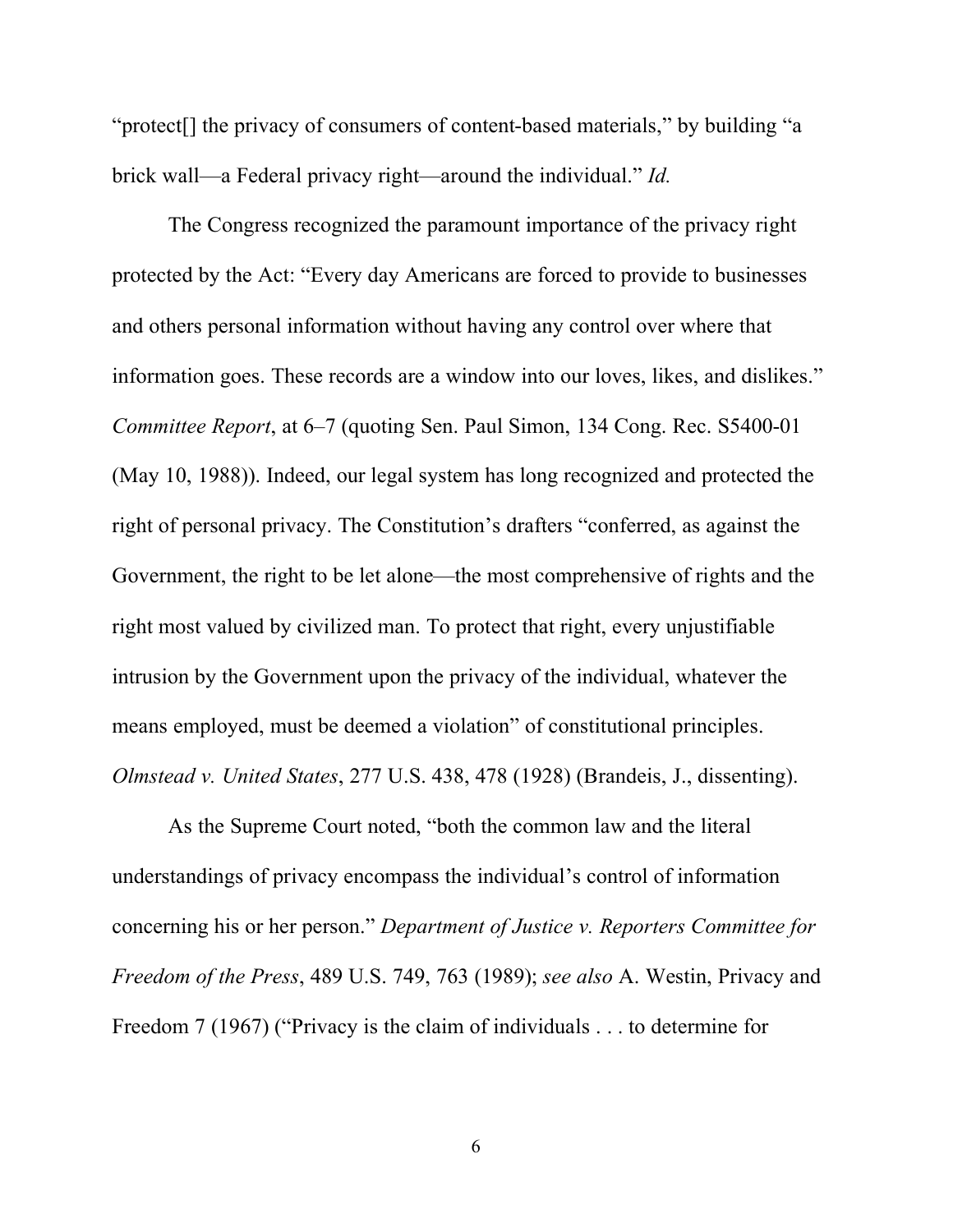themselves when, how, and to what extent information about them is

communicated to others").

Recognizing the important privacy rights at issue, the VPPA provides a

private right of action that is integral to fulfilling Congress's intent in passing the

bill. The relevant portion of the Act reads as follows:

- (1)Any person aggrieved by any act of a person in violation of this section may bring a civil action in a United States district court.
- (2)The court may award—
	- (A)actual damages but not less than liquidated damages in an amount of \$2,500;
	- (B)punitive damages;
	- (C)reasonable attorneys' fees and other litigation costs reasonably incurred; and
	- (D)such other preliminary and equitable relief as the court determines to be appropriate.
- (3)No action may be brought under this subsection unless such action is begun within 2 years from the date of the act complained of or the date of discovery.
- (4)No liability shall result from lawful disclosure permitted by this section.

18 U.S.C. § 2710(c) (2008).

The civil action described in subsection (c) is the only enforcement

mechanism provided by Congress in the statute. The Senate Committee Report

emphasized the importance of the civil remedy section:

*The civil remedies section puts teeth into the legislation, ensuring that the law will be enforced by individuals who suffer as the result of unauthorized disclosures.* It provides that an individual harmed by a violation of the Act may seek compensation in the form of actual and punitive damages, equitable and declaratory relief and attorneys' fees and costs.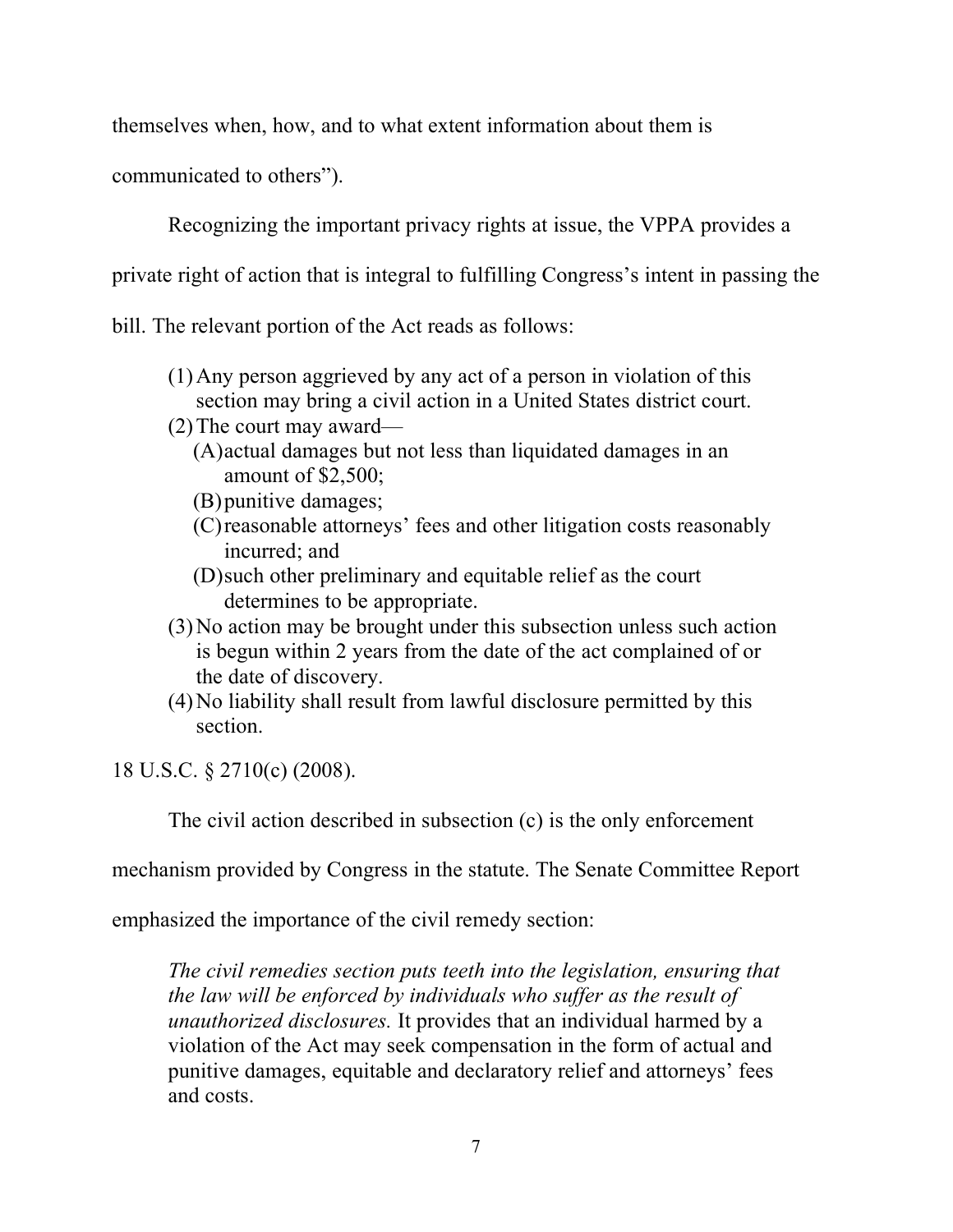Statutory damages are necessary to remedy the intangible harm caused by privacy intrusions. Similar remedies exist in the federal wiretap statute as revised by this committee in 1986. The absence of such a remedy in the Privacy Act of 1974 is often cited as a significant weakness.

*Committee Report* at 8 (emphasis added).

Testimony during a joint congressional hearing on the bill also made clear

the importance of the enforcement mechanism. Senator Paul Simon, a co-sponsor

of the Act, stated about the original bill, which also contained provisions to

safeguard library record information:

The Video and Library Privacy Act of 1988 takes an important step in ensuring that individuals will maintain control over their personal information when renting or purchasing a move or when borrowing a library book. *The bill specifically provides for a federal cause of action* in the event a list which identifies the books we read or the movies we watch is released.

*Hearing Record* at 131–32 (statement of Sen. Paul Simon) (emphasis added).

Senator Simpson, another cosponsor of the Act, stated:

It is that cherished American right of privacy that we are protecting with this legislation. People in the country may not even be able to read or understand the Constitution, but they surely can understand the concept of privacy in their personal lives. Plain old unmitigated unvarnished privacy. The right to be left alone. That is why such diverse groups are working on this bill in order to ensure its passage.

*Id.* at 134 (statement of Sen. Alan K. Simpson).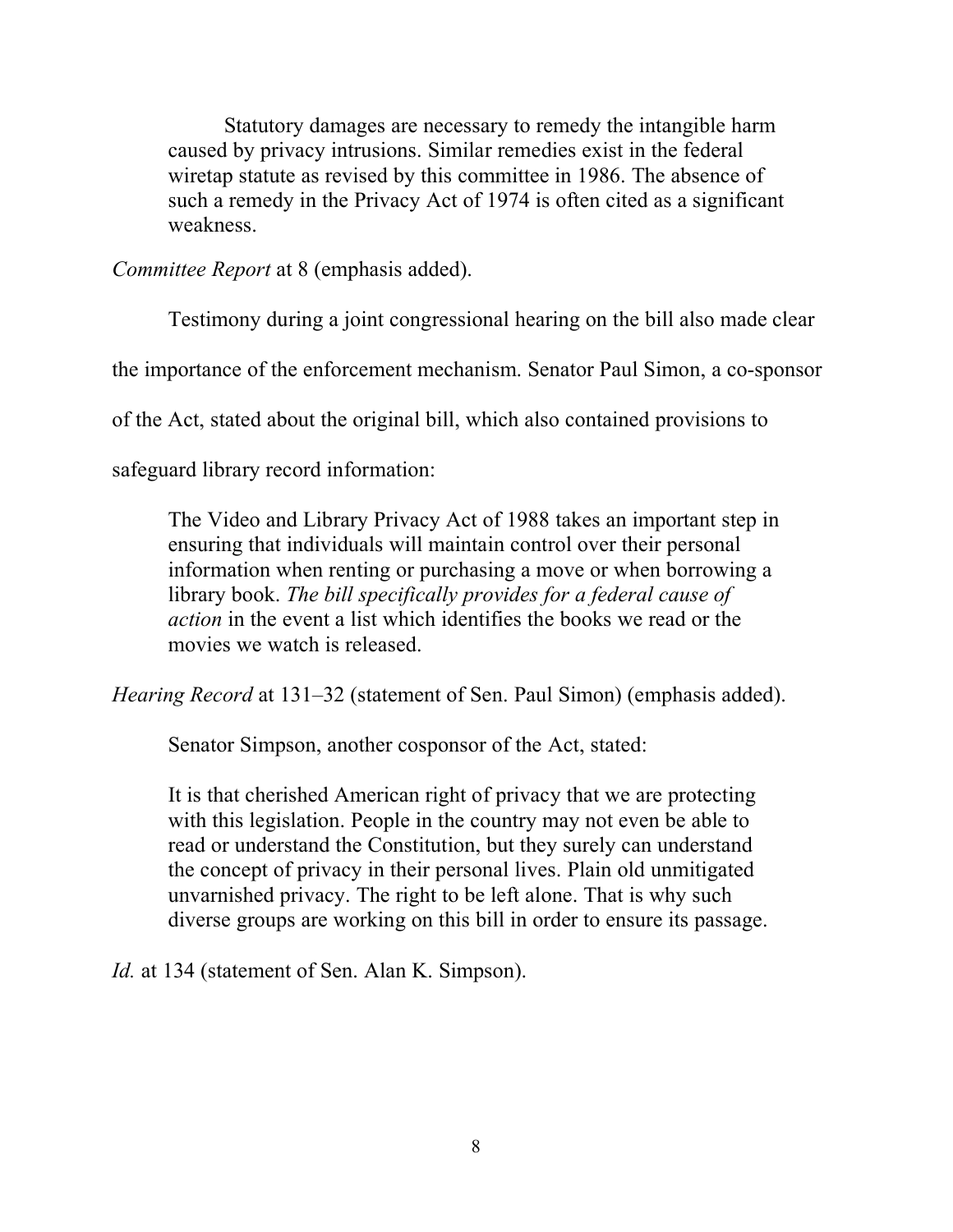Even the Video Software Dealers Association, an industry group representing companies that would be subject to the law, endorsed the version of the bill that included the civil remedy:

We support H.R. 4947 and S. 2361, which would prohibit the disclosure of individual customer rental or sales records, except in very limited circumstances. In our view, rental and sales records are privileged matters between the retailer and the customer. That is the firm policy of VSDA and its members.

*Id.* at 81 (statement of Vans Stevenson, for the Video Software Dealers Ass'n and Erol's Inc.). Mr. Stevenson went on to state "We applaud the proposed bills to formally protect a reasonable right of privacy for the video customer. We believe that the legislation will help to strengthen our company's policy as well as other similar policies practiced by the other video retailers in VSDA." *Id.* at 86. By implication, Mr. Stevenson made clear that substituting a weaker privacy mechanism would lead companies to establish weaker privacy policies.

When Senator Leahy, the bill's original sponsor, introduced the bill, he denounced the revelation of Bork's records as "outrageous" and described the Act as "a bill that will extend privacy protection to all Americans." 134 Cong. Rec. S16312, 16313 (1988) (statement of Sen. Leahy). Senator Grassley, another member of the Committee on the Judiciary and a co-sponsor of the bill, also spoke in favor of the bill, discussing how civil liability was intended to shape the behavior of video stores and their employees: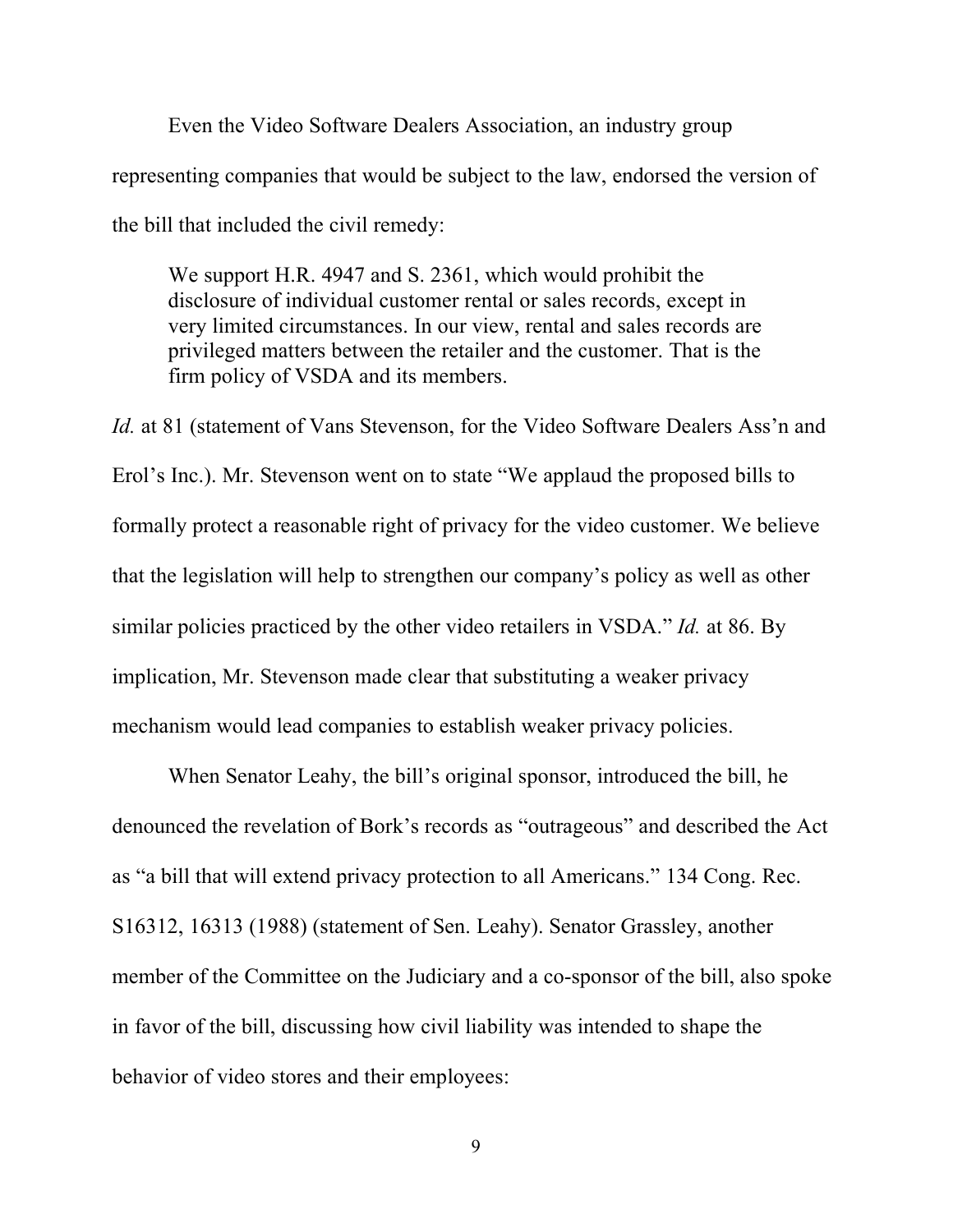This bill imposes liability on the video store where the information is knowingly disclosed in violation of the bill's requirements. And under the common law of agency, an employer may be liable for the actions of its employees where the employee acts within the scope of his employment. A video store would, therefore, be best advised to educate its employees about the bill's provisions and discipline employees for unauthorized disclosures. A court would, no doubt, take such employers' actions into account in determining whether the employee was acting within the scope of his job in the event of a prohibited disclosure.

*Id.* at 16314 (statement of Sen. Grassley).

The text and the legislative history make Congressional intent abundantly clear: the private right of action called for in subsection (c) is the exclusive method chosen by the legislature for enforcement of the VPPA.

Indeed, Congress took an additional step to protect the judicial remedies set out in the bill when it chose to codify the Act at 18 U.S.C. § 2710 (2008). This section falls within Chapter 121 of Title 18 and therefore makes the Act subject to the "Exclusivity of remedies" provision set out in 18 U.S.C. § 2708 (2008). Section 2708 states that, "The remedies and sanctions described in this chapter are the only judicial remedies and sanctions for non-constitutional violations of this chapter." *Id.* It is difficult to imagine that Congress could have done anything more to safeguard the private right of action established by the Video Privacy Protection Act.

### **II. Privacy Laws Routinely Provide Private Rights of Action**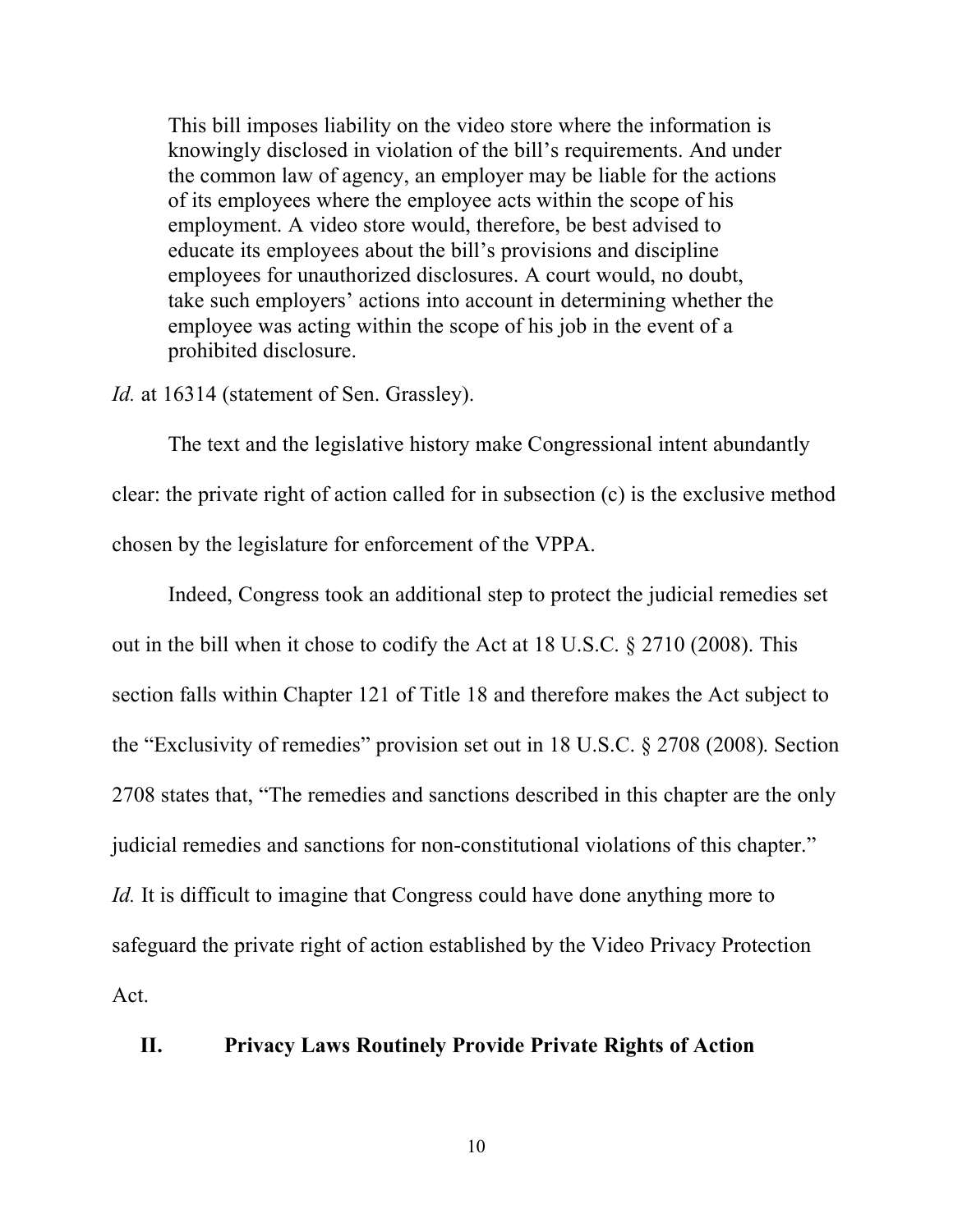Private rights of action are a central feature in privacy statutes because they help ensure enforcement of privacy rights. This is particularly important in privacy law, as it may be difficult to otherwise vindicate privacy claims.

Private rights of action have traditionally been a key component in privacy statutes. Aside from the Video Privacy Protection Act, many other privacy laws provide a right of action or civil remedy component, which allow victims to seek remedies in court.

The Telephone Consumer Protection Act ("TCPA"), which was enacted to combat problems associated with telemarketing, auto-dialers and junk faxes, states that "[a] person or entity may . . . bring in an appropriate court of that State . . . an action based on a violation of this subsection or the regulations prescribed under this subsection." 47 U.S.C. § 227(b)(3) (2008). Plaintiffs can recover their actual monetary loss from such a violation or receive \$500 in damages for each such violation, whichever is greater. *Id.* Moreover, if the court finds that the defendant willfully or knowingly violated the statute, the court is authorized to triple the amount of the award. *Id.* Actions brought under the TCPA allow consumers to vindicate privacy claims and led to the creation of the very successful Do Not Call list. *See* Telemarketing Sales Rule, 67 Fed. Reg. 4491 (proposed Jan. 30, 2002) (to be codified at 16 C.F.R. pt. 310).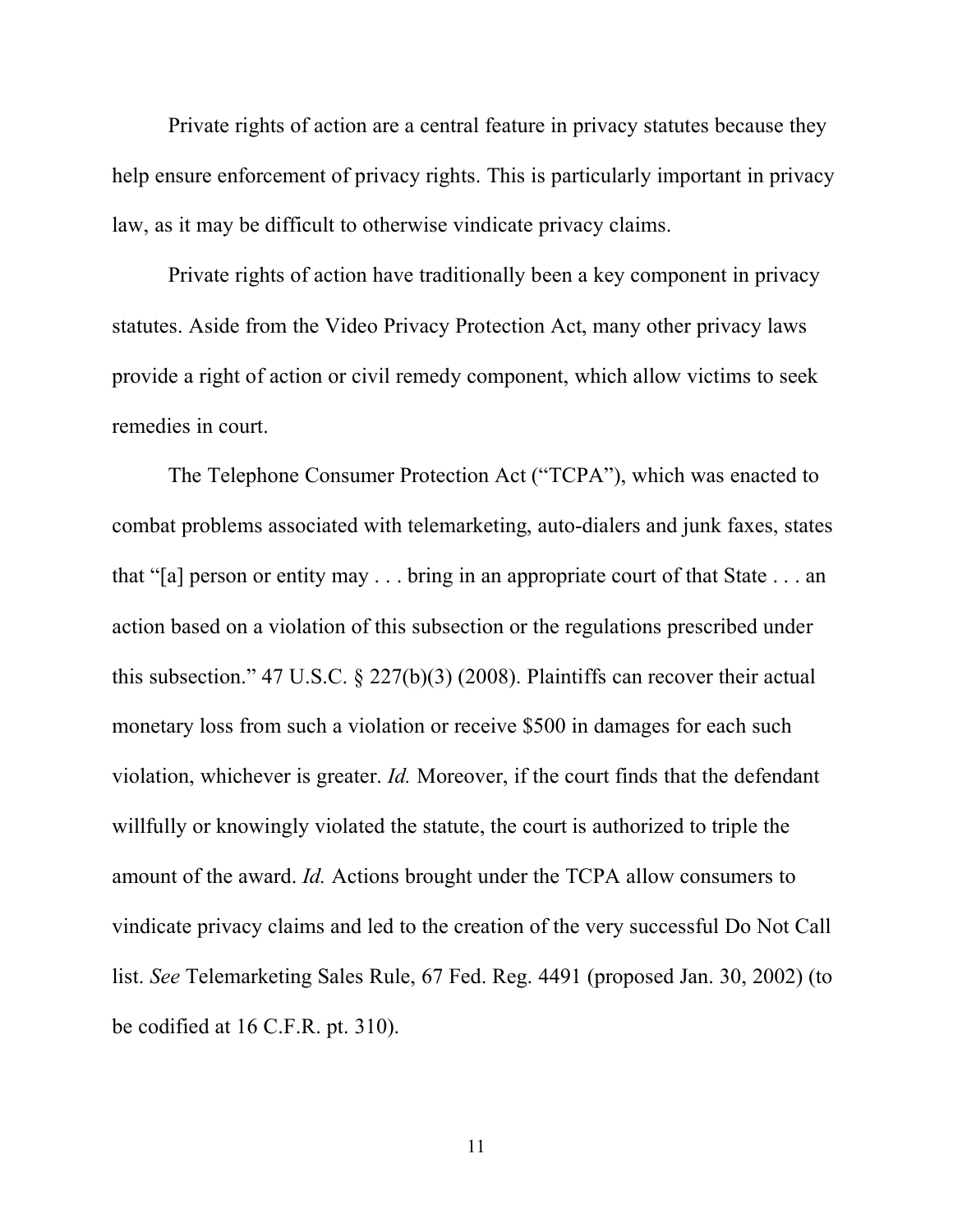The Federal Wiretap Act allows "any person whose wire, oral, or electronic communication is intercepted, disclosed, or intentionally used" in violation of the statute to pursue "a civil action [to] recover from the person or entity, other than the United States, which engaged in that violation such relief as may be appropriate." 18 U.S.C. § 2520(a) (2008). Complainants may then recover appropriate preliminary and other equitable or declaratory relief, damages (including punitive damages in appropriate cases), and reasonable attorney's fees and litigation costs. *Id.*

Similarly, the Electronic Communications Privacy Act ("ECPA"), which prohibits providers of electronic communications services from disclosing the contents of stored communications, states that aggrieved individuals or entities "may, in a civil action, recover from the person or entity, other than the United States, which engaged in that violation such relief as may be appropriate." 18 U.S.C. § 2707, (a) (2008). The ECPA allows complainants to collect appropriate preliminary and other equitable or declaratory relief, damages (not including punitive damages), and reasonable attorney's fees and litigation costs. *Id.*

The Privacy Act, which limits the collection, disclosure, and use of personal information by government agencies, creates a private right of action against agencies that violate the Act. 5 U.S.C.  $\frac{552a(g)(1)}{2008}$ . If any agency violates the Privacy Act, "an individual may bring a civil action against the agency, and the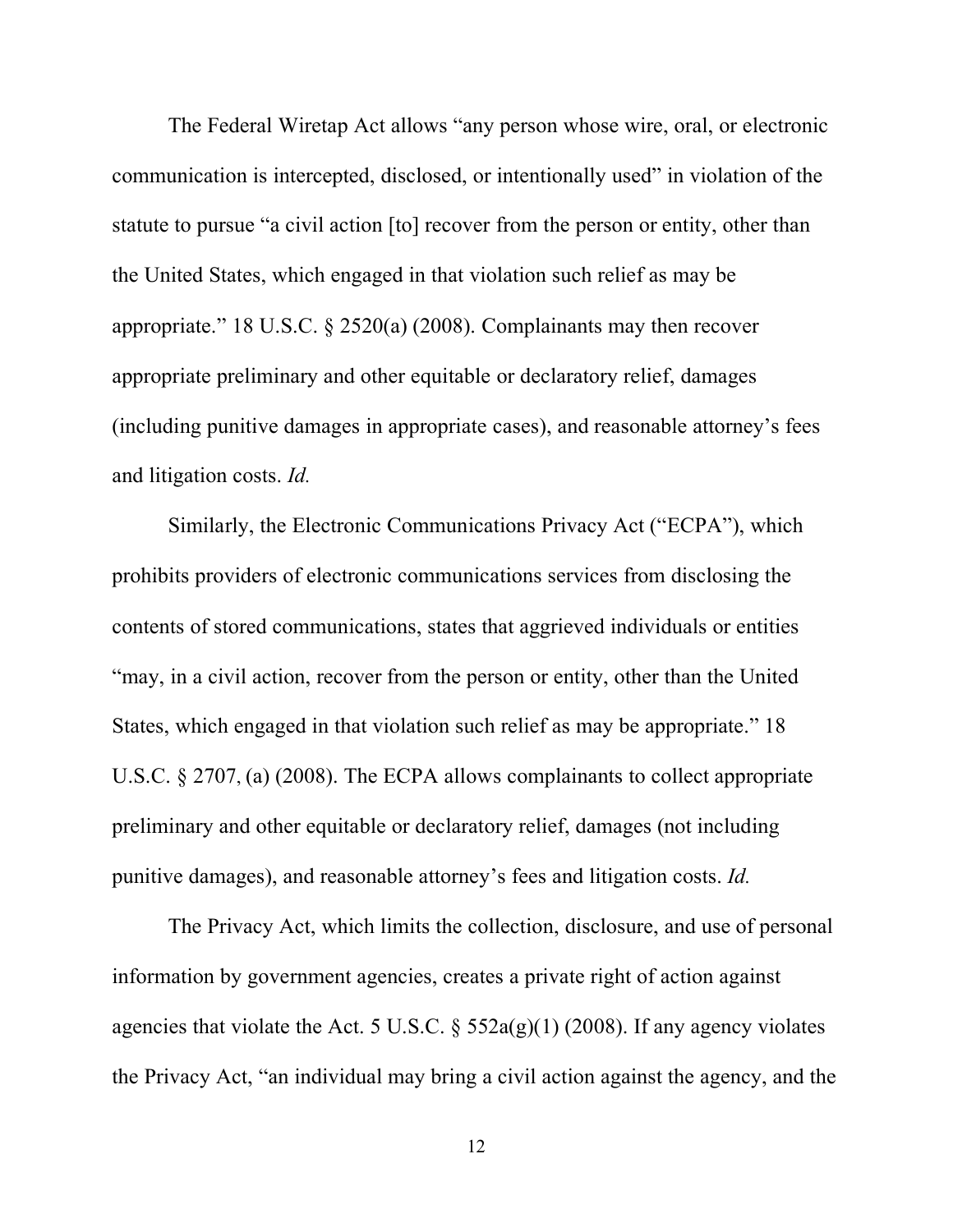district courts of the United States shall have jurisdiction in the matters under the provisions of this subsection." *Id.* The Act allows for remedies in three situations: when the agency refuses to correct records, when the agency refuses to disclose records to an individual who is entitled to them, and when the agency willfully or intentionally discloses records in violation of the statute. *Id.* In all three situations, the Act allows for courts to compel the agency to act in accordance with the statute and allows for aggrieved parties to recover reasonable attorney's fees and litigation costs. *Id.* In the case of a wrongful disclosure that is willful or intentional, the statute authorizes recovery of "actual damages sustained by the individual as a result of the refusal or failure, but in no case shall a person entitled to recovery receive less than the sum of \$1,000." *Id. See generally, Doe v. Chao,* 540 U.S. 640 (2004) (holding that actual damages are necessary to recover under the Privacy Act but affirming the civil damages provision.).

The Cable Communications Policy Act prohibits cable television companies from using the cable system to collect personal information about its subscribers without their prior consent, and generally bars the cable operator from disclosing such data. 47 U.S.C. § 551(f) (2008). "Any person aggrieved by any act of a cable operator in violation of this section may bring a civil action in a United States district court." *Id.* The court may award actual damages but not less than liquidated damages computed at the rate of \$100 a day for each day of violation or \$1,000,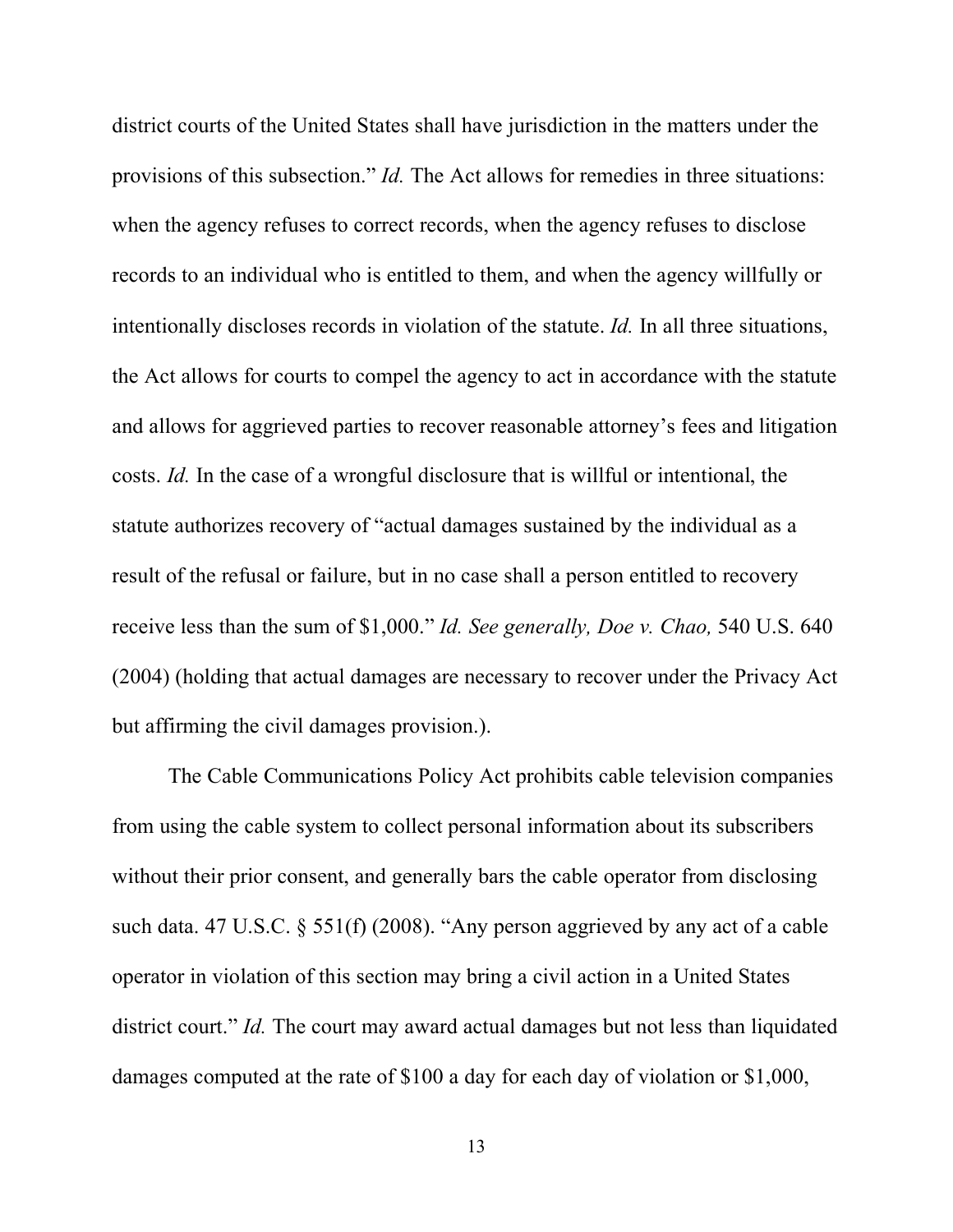whichever is higher. The court may also award punitive damages and reasonable attorney's fees and litigation costs. *Id.* The Act notes that "[t]he remedy provided by this section shall be in addition to any other lawful remedy available to a cable subscriber." *Id.*

State laws protect individuals' privacy regarding library records, medical records, employment records, genetic information records, and many other kinds of records. The statutes often contain private rights of action, along with liquidated damages. The Texas Medical Privacy Act,<sup>3</sup> Tex. Health & Safety Code Ann. § 181 (2008), for example, protects sensitive, personal information from improper use or disclosure. The Act also provides civil penalties to help ensure that the Act's provisions are enforced. *Id.* § 181.201.

#### **III. Privacy Scholars Have Routinely Noted the Importance of a Private Right of Action in Privacy Laws**

Privacy scholars have routinely noted the private right of action in the Video Privacy Protection Act. *See, e.g.,* Anita L. Allen, Privacy Law and Society 628 (2009) ("The Act contains a civil remedy provision that allows an aggrieved party to bring an action in the United States District Court within two years of the date of discovery of an alleged violation."); *see also,* Daniel J. Solove, Marc Rotenberg, & Paul M. Schwartz, Information Privacy Law 661 (2006) ("The VPPA's private

<sup>&</sup>lt;sup>3</sup> http://www.law.uh.edu/healthlaw/perspectives/privacy/010830texas.html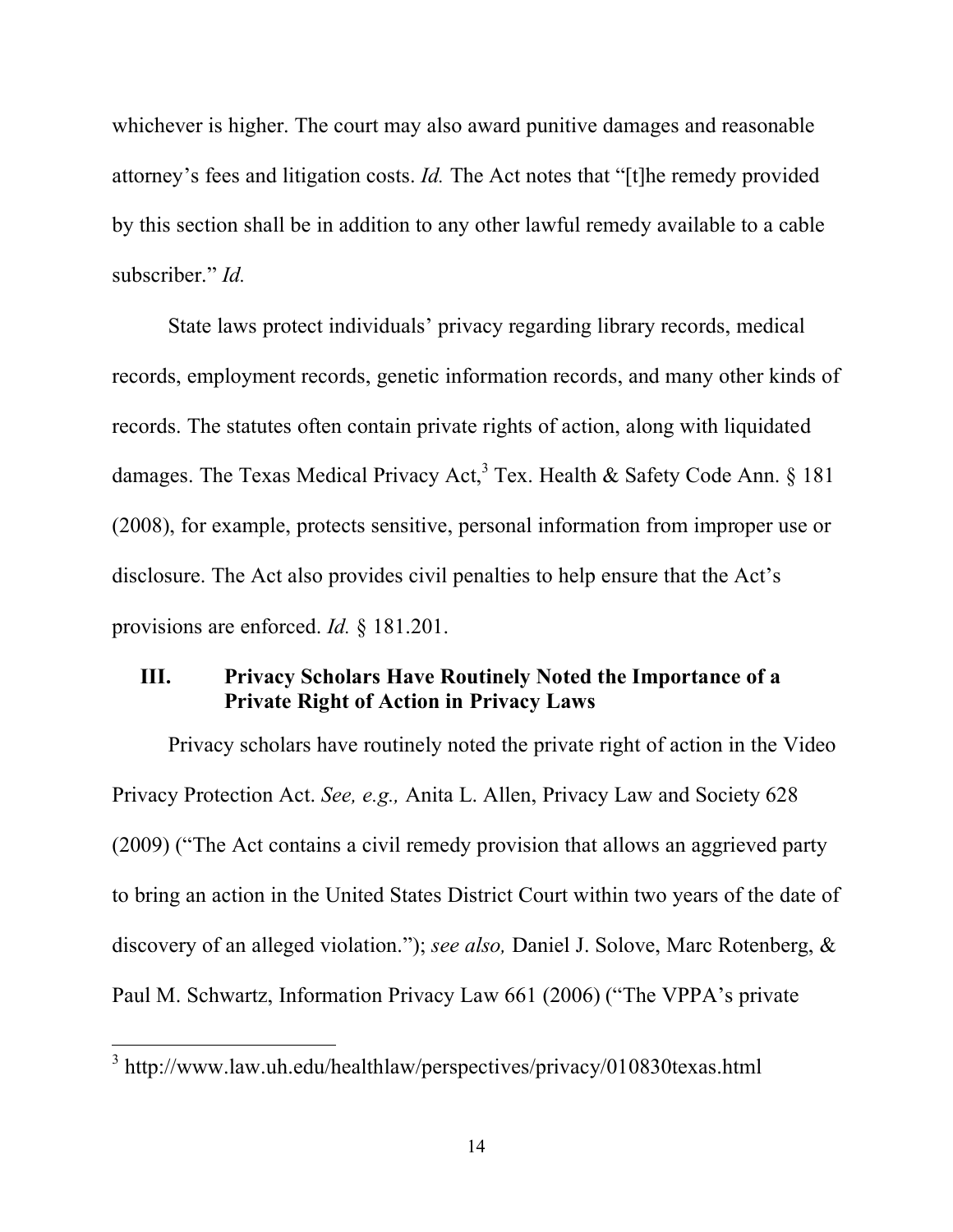right of action permits recovery of actual damages and provides for liquidated damages in the amount of \$2,500.").

Scholars have also stressed the importance of private rights of action in privacy statutes generally. *See, e.g.*, Daniel J. Solove & Chris Jay Hoofnagle, *A Model Regime of Privacy Protection,* 2006 U. Ill. L. Rev. 357, 382 (2006) ("There should be minimum liquidated damages provisions for companies that violate their privacy policies or that suffer a security breach due to negligence. Statutes must provide for individual redress"). Scholars have cited a variety of reasons for supporting private rights of action. Two of the most commonly cited reasons for supporting private rights of actions are that private rights of action place enforcement in victims' hands and that private rights of action deter would-be violators. Frank P. Anderano, *The Evolution of Federal Computer Crime Policy*, 27 Am. J.Crim. L. 81, 98 (1999).

Concerning the federal Privacy Act, scholars have argued that private rights of action are important because "federal agencies have little incentives to enforce the Privacy Act." Haeji Hong, Esq., *Dismantling the Private Enforcement of the Privacy Act of 1974: Doe v. Chao*, 38 Akron L. Rev. 71, 102 (2005) (citing 120 Cong. Rec. 36,645 (remarks of Rep. Abzug), *reprinted in* Joint Comm. on Gov't Operations, Legislative History of the Privacy Act of 1974: Source Book on Privacy 887 (1976) [*hereinafter Source Book*]). Thus, Congress provided the civil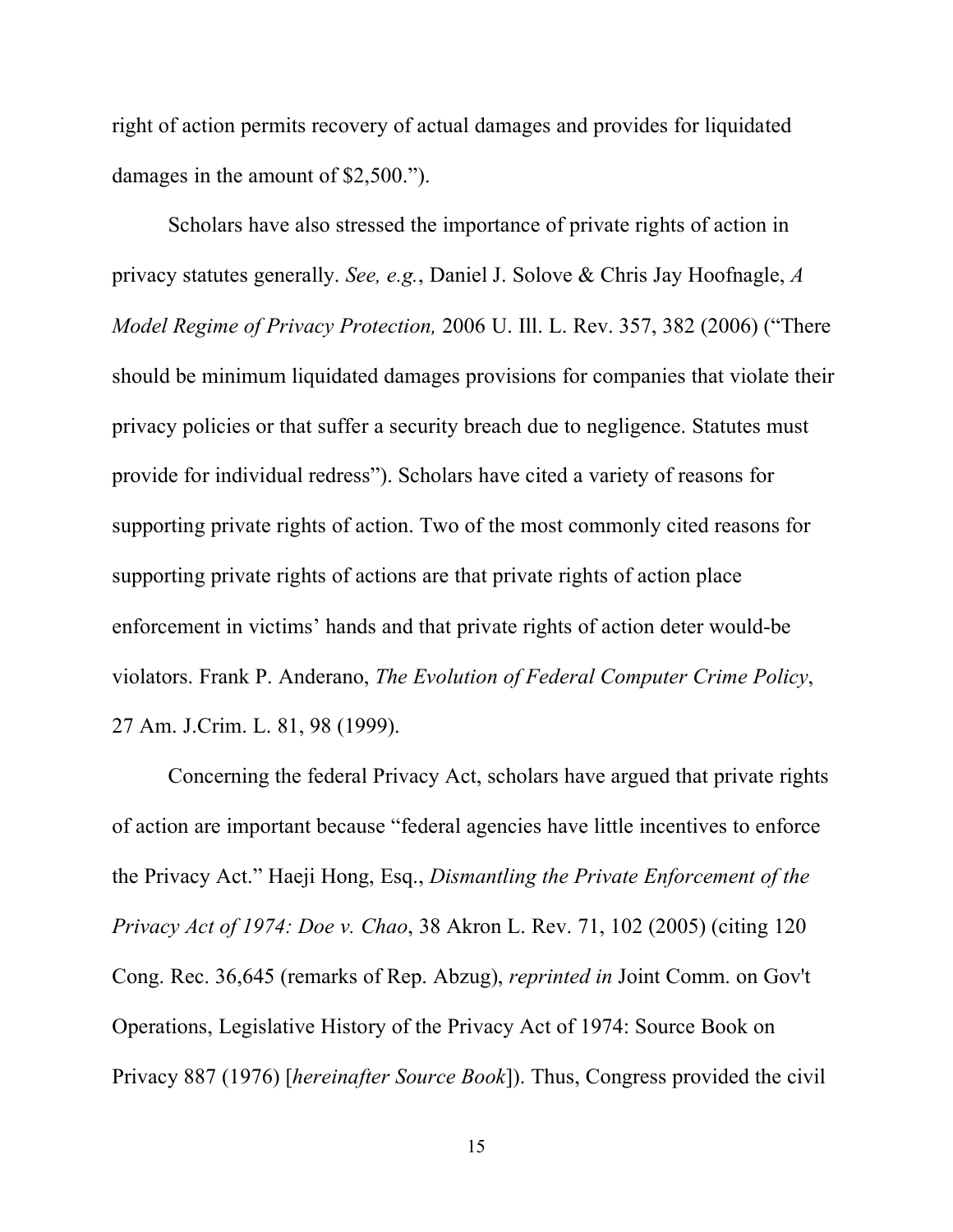remedy in that Act in order to "encourage the widest possible citizen enforcement through the judicial process." S. Rep. No. 93-1183, at 83 (1974), *reprinted in Source Book* at 236. One Congressman described the "constant vigilance of individual citizens backed by legal redress" as the "best means" to enforce the Act. H.R. Rep. No. 93-1416, at 15 (1974), *reprinted in Source Book*, at 308. *See generally* Frederick Z. Lodge, Note, *Damages Under the Privacy Act of 1974: Compensation and Deterrence*, 52 Fordham L. Rev. 611, 613 (1984) (arguing that "Congress repeatedly emphasized the overwhelming importance of privacy, and that "[t]hrough its civil remedy, the Act is aimed at deterring future intrusions on this critical right and at compensating the victims of illegal invasions of privacy"). Professor Jay Weiser has written that federal privacy statutes attempt to resolve the difficulty in calculating damages through liquidated damages provisions, which in turn saves enforcement costs. Jay Weiser, *Measure of Damages for Violation of Property Rules: Breach of Confidentiality*, 9 U. Chi. L. Sch. Roundtable 75, 100 (2002).

More generally, scholars have argued that statutory private rights of action are essential to protecting privacy rights through deterrence. "Private rights of action, including class actions . . . can be highly effective in increasing compliance with statutory standards. . . . In addition, it overcomes the weaknesses of the privacy tort, which generally has not proved useful in responding to violations of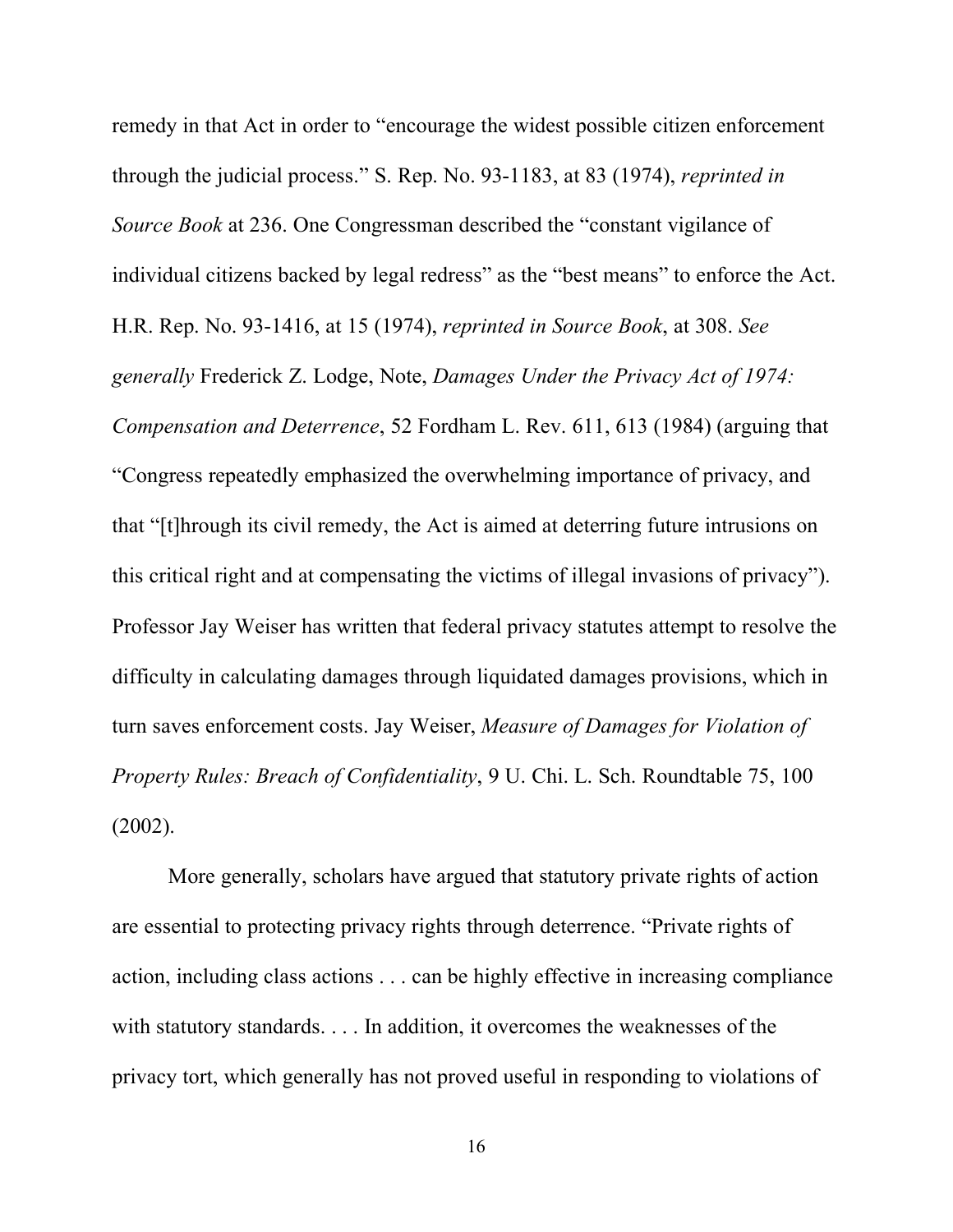information privacy." Paul M. Schwartz, *Property, Privacy, and Personal Data*, 117 Harv. L. Rev. 2055, 2112–15 (2004) (advocating for the formation of a statute regulating data trading that "should track language found in statutes such as the Video Privacy Protection Act, Driver's Privacy Protection Act, and Cable Communications Act, and should permit liquidated damages"). A private right of action "encourages litigation, the specter of which may deter infringements of privacy. It will also allow others who are not parties to the litigation to benefit from improved privacy practices that follow successful litigation." *Id.* at 2083*; see also* Jerry Kang, *Information Privacy Transactions in Cyberspace*, 50 Stan. L. Rev. 1193, 1272 (1998) ("[T]he information collector must be subject to sanction through civil action in federal court and administrative enforcement by the Federal Trade Commission.").

Scholars have observed that private rights of action "encourage companies to keep privacy promises by setting damages high enough to deter potential violators and encourage litigation to defend privacy entitlements. In addition, damages support a privacy commons by promoting social investment in privacy protection." *Schwartz, supra* at 2109.

Other scholars have recommended that charitable donors' privacy rights should be protected by a private right of action due to "important concerns" such as "the scarce resources of state attorneys general to enforce, the principal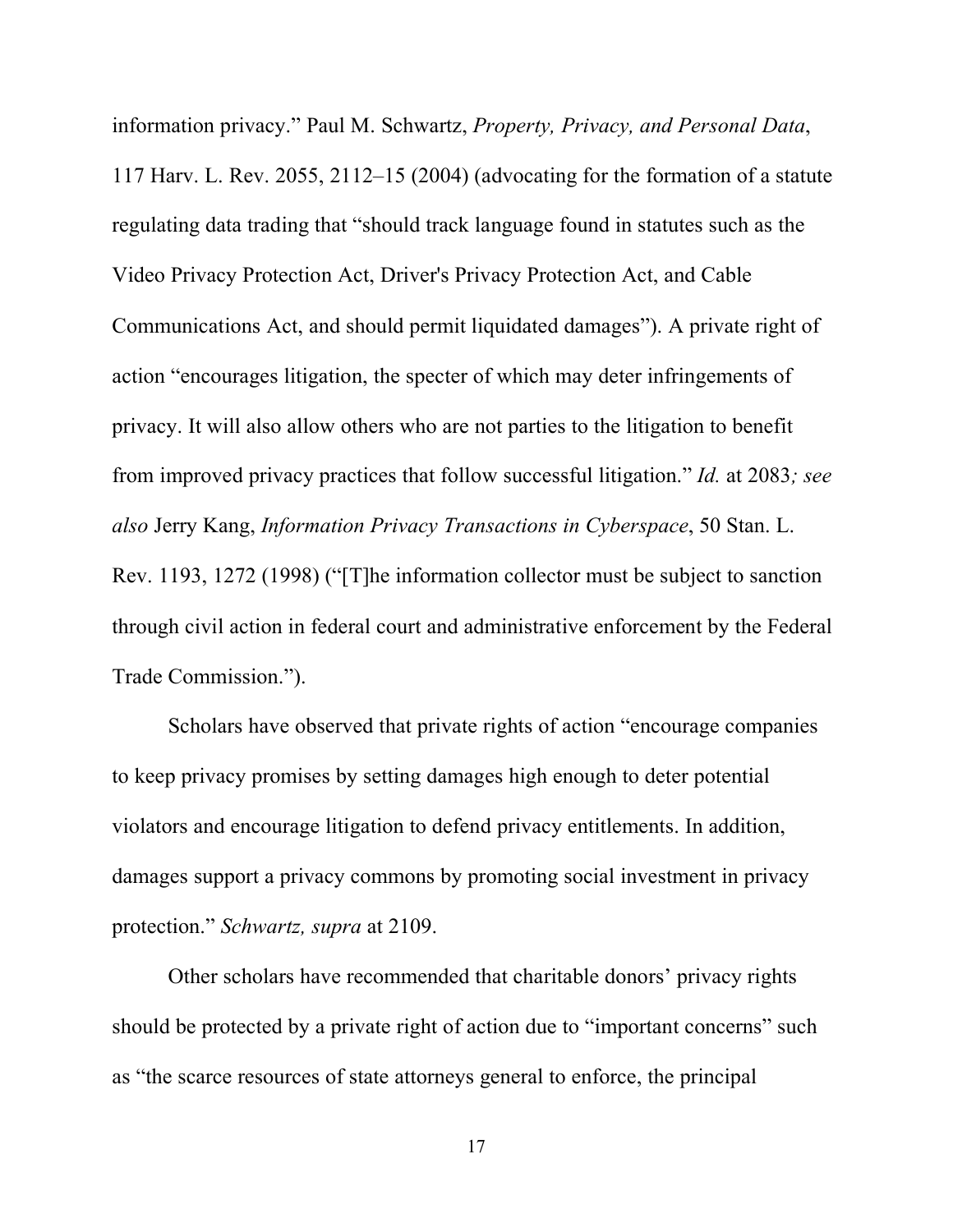incentives to share information notwithstanding the express wishes of donors, and the overarching risk that disregarding donor privacy rights could undermine confidence in the nonprofit sector. . . ." Ely R. Levy & Norman I. Silber, *Nonprofit Fundraising and Consumer Protection: A Donor's Right to Privacy*, 15 Stan. L. & Pol'y Rev 519, 570–71 (2004).

Other scholars have persuasively argued that privacy rights require *more* protection than private rights of action and other market forces provide. *See* James

P. Nehf, *Recognizing the Societal Value in Information Privacy*, 78 Wash L. Rev.

1, 8 (2003) (arguing for "regulation similar to the European model of privacy

protection, in which the issue is framed as a foundation of social protection");

Shaun B. Spencer, *Reasonable Expectations and the Erosion of Privacy*, 39 San

Diego L. Rev. 843, 890–909 (2002) (arguing for "broad structural measures

empowering individuals to claim their own privacy").

In the context of private rights of action, liquidated damages provisions,

such as the one provided for by the VPPA, are essential:

Schemes providing for liquidated damages will assist the operation of the privacy market and the construction and maintenance of a privacy commons. It will encourage companies to keep privacy promises by setting damages high enough to deter potential violators and encourage litigation to defend privacy entitlements. In addition, damages support a privacy commons by promoting social investment in privacy protection. Such damages may also reduce the adverse impact of collective action problems in the privacy market by allowing consumers who do not litigate to benefit from the improved privacy practices that follow from successful litigation.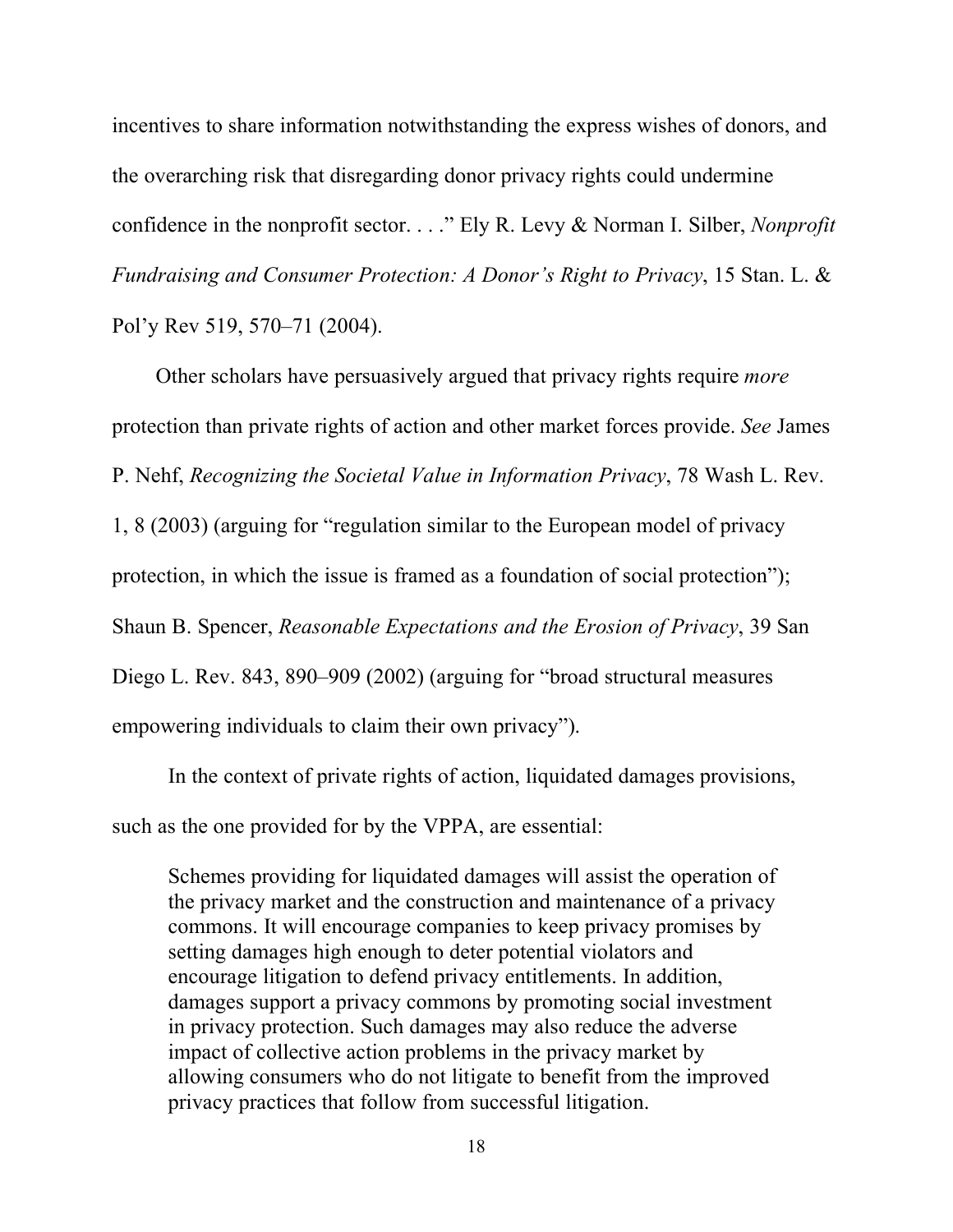*Id.* at 2109. One central problem in privacy cases is the difficulty for the aggrieved party to establish quantifiable damages in the absence of a statute containing a liquidated damages provision. *See* William McGeveran, *Disclosure, Endorsement, and Identity in Social Marketing*, 2009 U. Ill. L. Rev. 1105, 1141 (2009) (discussing the privacy problems inherent in social marketing and noting that "the emotional or psychic harms caused by disclosures in social marketing are difficult to quantify and, in any case, are likely small. Injured parties who file lawsuits to enforce their rights under privacy law often encounter great difficulty proving damages"); Lodge, *supra*, at 612. This problem was well understood by Samuel Warren and Louis Brandeis, the authors of the famous article that provided the basis for the privacy tort and that led to the statutory formulation of privacy claims. Samuel Warren & Louis Brandeis, *The Right to Privacy*, 4 Harv. L. Rev. 193, 219 (1890) ("Even in the absence of special damages, substantial compensation could be allowed for injury to feelings as in the action of slander and libel."); N.Y. Civ. Rights Law § 51 (Consol. 2009).

The private right of action is particularly important as technology continues to progress, allowing for the easier dissemination of personal information. *See, e.g.*, Hearing on H.R. 2221, the Data Accountability and Trust Act; H.R. 1319, the Informed P2P User Act Before the Subcomm. on Commerce, Trade and Consumer Protection of the H. Comm. on Energy and Commerce, 111th Cong. 5–6 (2009)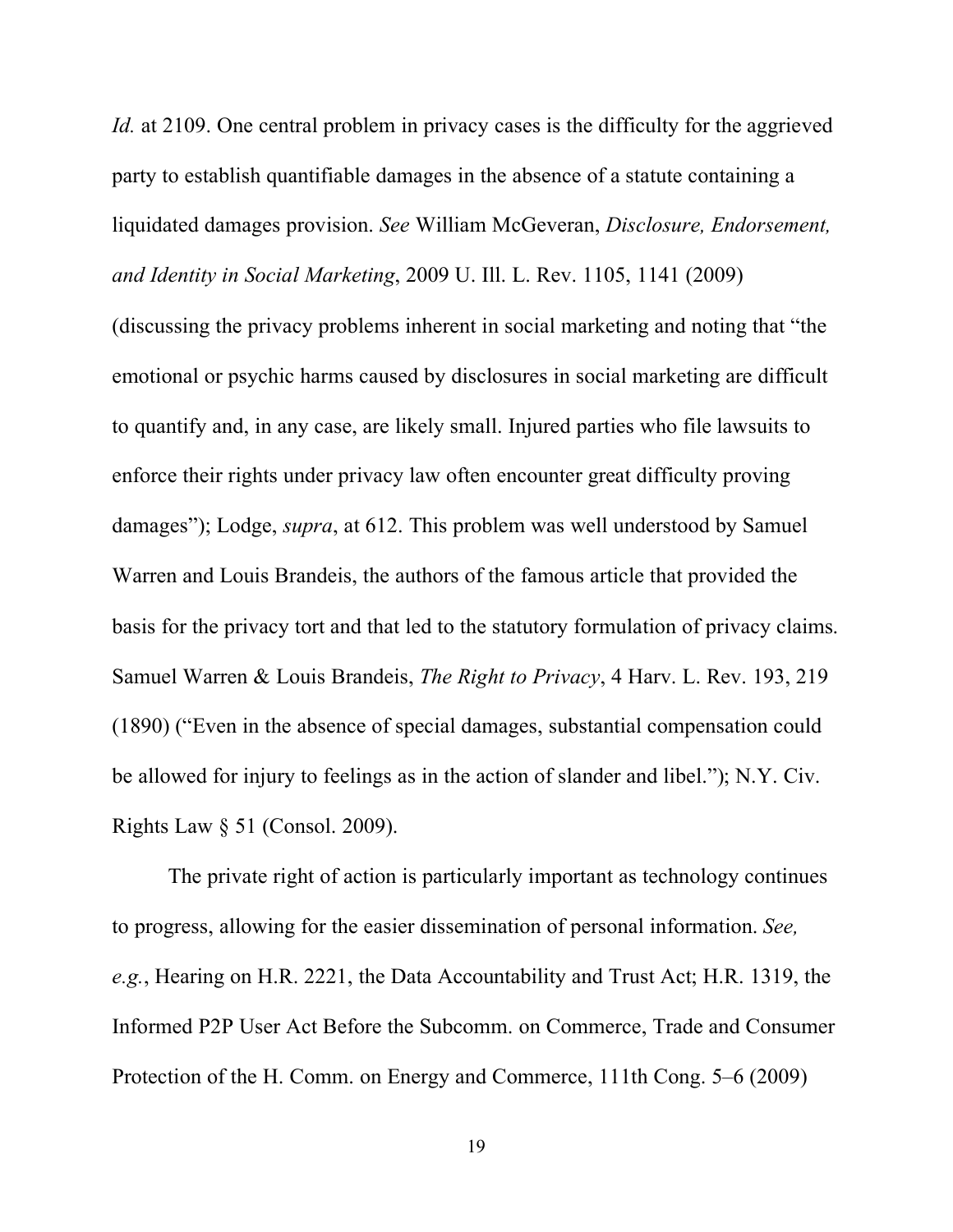(statement of Marc Rotenberg, Executive Director, EPIC) (". . . the Committee [should] add a private right of action to the bill with a stipulated damage award, as is found in many other privacy laws. Not only would this provide the opportunity for individuals who have been harmed by security breaches to have their day in court, it would also provide a necessary backstop to the current enforcement scheme which relies almost entirely on the Federal Trade Commission, acting on its own discretion and without any form of judicial review, to enforce private rights.").

## **IV. Mandatory Arbitration Clauses Undercut the Video Privacy Protection Act's Consumer Privacy Safeguards**

## *A. Mandatory Arbitration Clauses in Consumer Contracts Can Be Invalidated for a Variety of Reasons*

Voluntary binding arbitration between parties with similar bargaining power has a long history, and courts have historically supported such agreements. Accordingly, the Federal Arbitration Act (FAA) in 1925, provides that arbitration agreements in contracts involving interstate commerce "shall be valid, irrevocable and enforceable, save upon such grounds as exist at law or in equity for the revocation of any contract," and requires courts to grant motions to compel arbitration pursuant to such agreements. 9 U.S.C. § 2 (2008). However, voluntary binding arbitration agreements were historically entered into by parties with similar bargaining power—for example, contracts between businesses or between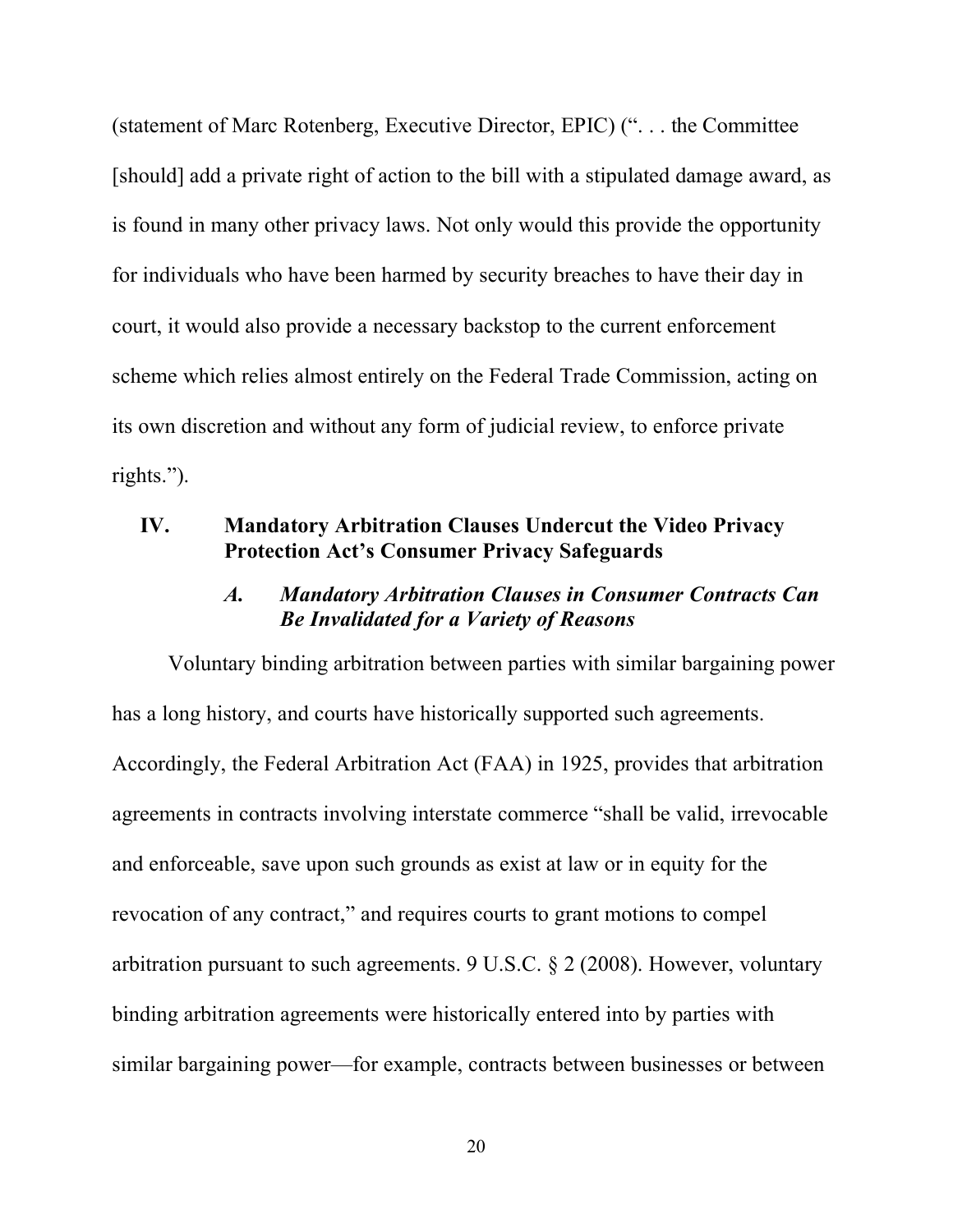management and unions. *See generally* Jean R. Sternlight, *Creeping Mandatory Arbitration: Is It Just?*, 57 Stan. L. Rev. 1631, 1643–44 (2005) (discussing history of arbitration generally) [hereinafter "*Creeping Mandatory Arbitration*"]; William Catron Jones, *Three Centuries of Commercial Arbitration in New York: A Brief Survey*, 1956 Wash. U. L.Q. 193, 219 (1956) (reviewing uses of arbitration in New York beginning in the 1600s and concluding that "[t]he primary function of arbitration is to provide for merchants fora where mercantile disputes will be settled by merchants"). In contrast, Congress did not appear to intend mandatory arbitration clauses in consumer contracts to fall under the rubric of the FAA when it was passed, *see Prima Paint Corp. v. Flood & Conklin Mfg. Co.*, 388 U.S. 395, 412–15 (1967) (Black, J., dissenting) (discussing legislative history of the FAA), and an early Supreme Court decision held that such clauses were impermissible in the context of securities fraud claims. *See Wilko v. Swan*, 346 U.S. 427, 435–36 (1953).

More recently, however, the Supreme Court reversed its previous position, holding that federal policy favors arbitration of commercial disputes, even in consumer contracts. *See Moses H. Cone Memorial Hospital v. Mercury Construction Corp.*, 460 U.S. 1, 24–25 (1983); *Gilmer v. Interstate/Johnson Lane Corp.*, 500 U.S. 20, 35 (1991). Nonetheless, the Court has made clear that Congress has the power to make claims nonarbitrable if it "has evinced an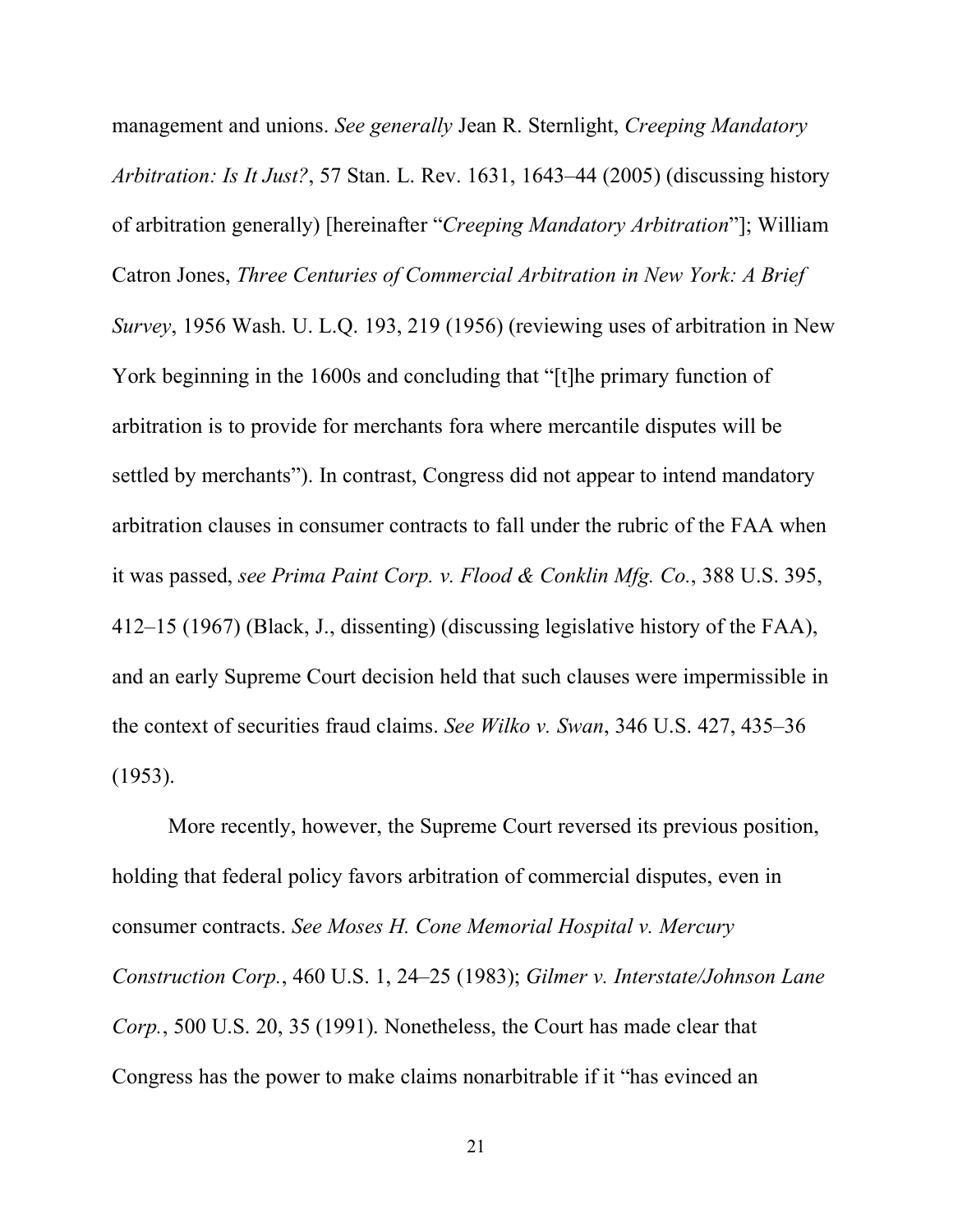intention to preclude a waiver of judicial remedies for the statutory rights at issue." *Green Tree Fin. Corporation-Alabama v. Randolph*, 531 U.S. 79, 90 (2000) (citing *Gilmer*, 500 U.S. at 26; *Mitsubishi Motors Corp. v. Soler Chrysler-Plymouth*, 473 U.S. 614, 628 (1985)).

Moreover, the Court has held that an arbitration clause should not be enforced if the challenger can show that it was written in a way that "preclude[s] a litigant . . . from effectively vindicating her federal statutory rights in the arbitral forum." *Green Tree Fin.*, 531 U.S. at 90; *see Mitsubishi Motors Corp.*, 473 U.S. at 637. *See generally Creeping Mandatory Arbitration*, *supra*, at 1643–44 (reviewing successful federal statutory challenges to arbitration agreements). For instance, in *Green Tree Fin. Corporation-Alabama v. Randolph*, the Court held that "the existence of large arbitration costs" could prevent a litigant from effectively vindicating her statutory rights. *Green Tree Fin*., 531 U.S. at 90–91.

Similarly, "[g]enerally applicable contract defenses, such as ... unconscionability, may be applied to invalidate arbitration agreements." *Doctor's Assocs. v. Casarotto*, 517 U.S. 681, 682 (1996); *see also, e.g.*, *Hooters of Am., Inc. v. Phillips*, 173 F.3d 933, 938 (4th Cir. 1999) (finding unconscionable an arbitration provision that, inter alia, limited discovery and available remedies and bound only the employee). *See generally Creeping Mandatory Arbitration*, *supra*, at 1644–45 ("as the Supreme Court has frequently stated, arbitration clauses can be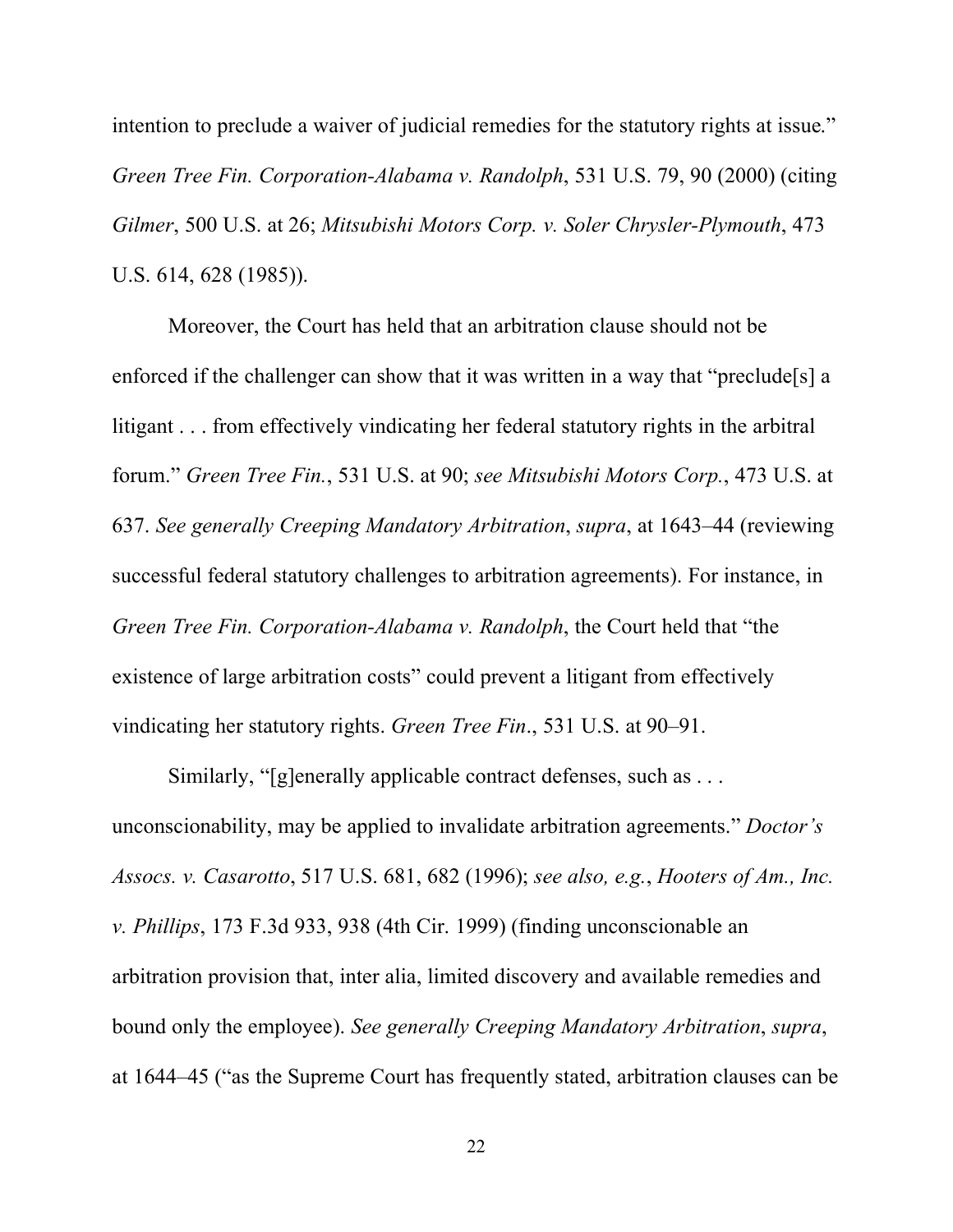invalidated on standard common law grounds"); Jean R. Sternlight & Elizabeth J. Jensen, *Using Arbitration to Eliminate Consumer Class Actions: Efficient Business Practice or Unconscionable Abuse?*, 67 SPG L. & Contemp. Probs. 75, 77–78 (2004) ("While the Supreme Court views arbitration favorably, it has always made clear that unconscionable arbitration clauses should not be enforced."). Thus, several courts have held that arbitration agreements which preclude class actions are unconscionable under certain circumstances. *See Dale v. Comcast Corp.*, 498 F.3d 1216, 1224 (11th Cir. 2007) ("based on the totality of circumstances, we conclude the Comcast class action waiver is unconscionable to the extent it prohibits the subscribers from bringing a class action"); *Kristian v. Comcast Corp.*, 446 F.3d 25, 59 (1st Cir. 2006) ("Because of the presence of the bar on class mechanisms in arbitration, Plaintiffs cannot be compelled to arbitrate their antitrust claims, both state and federal, if that bar remains in place."). *See generally*  Sternlight & Jensen, *supra* at 85–92 (arguing that courts are more likely to invalidate clauses as unconscionable where individual claims would not be feasible either financially or due to lack of information as to the merits of the claim or the nature of arbitration; where individual suits "would not result in full enforcement of the law;" or where "administrative enforcement would not be an adequate substitute for the class action.").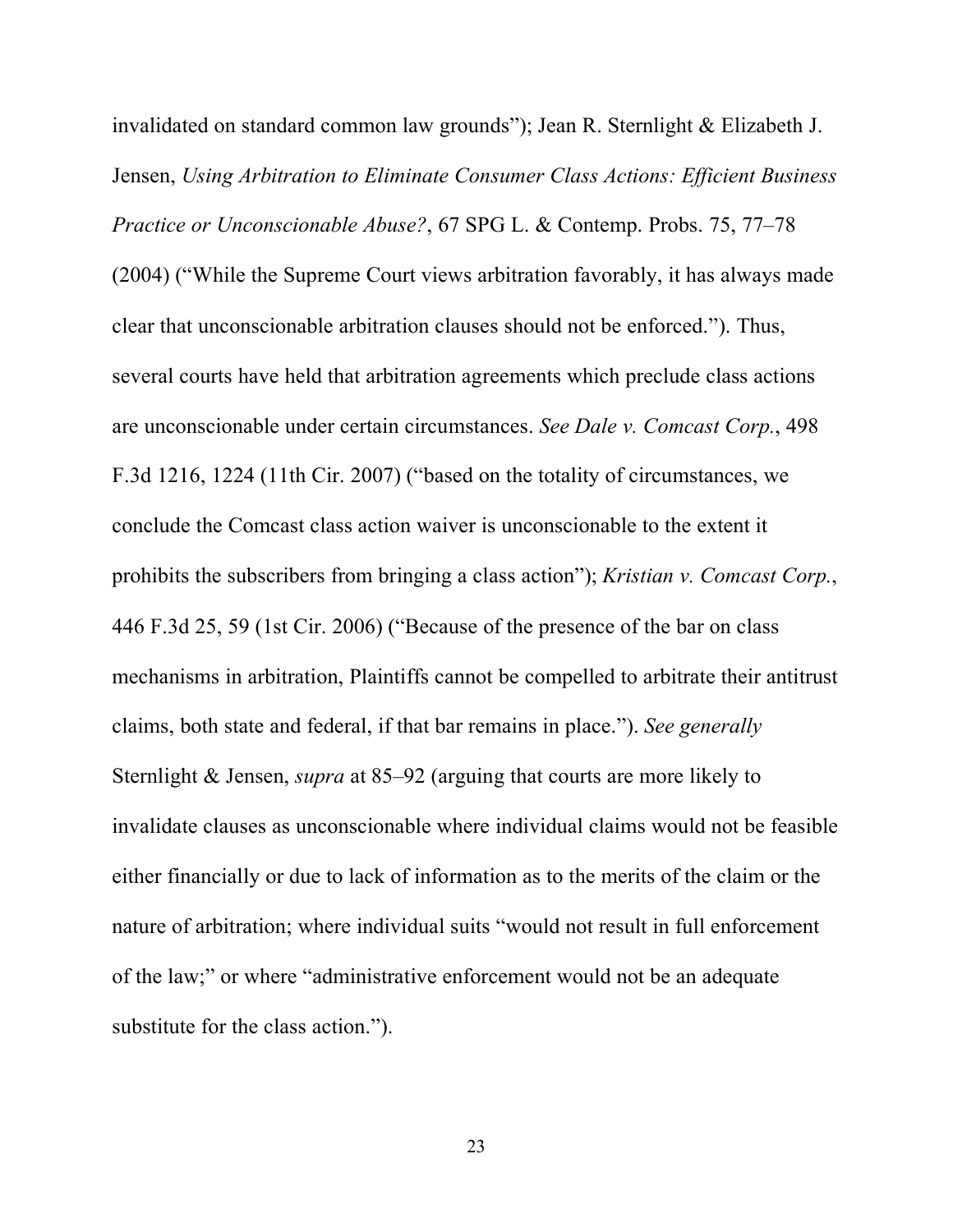Public policy also weighs against mandatory arbitration in consumer contracts where it would prevent the consumer from effectively vindicating statutory rights. *See generally Creeping Mandatory Arbitration*, *supra*, at 1648–53 (reviewing criticisms of mandatory arbitration from the individual perspective).

First, mandatory consumer arbitration agreements are inherently nonconsensual. *See id.* at 1648–49; Richard M. Alderman, *Pre-dispute Mandatory Arbitration in Consumer Contracts: A Call for Reform*, 38 Hous. L. Rev. 1237, 1249 (2001) ("as a general rule, it is safe to assume that pre-dispute mandatory arbitration has been imposed on the consumer with an absence of any meaningful choice"). Consumers rarely read, much less understand, boilerplate agreements. *See* Irwin S. Kirsch et al., U.S. Dep't of Education, Adult Literacy in America: A First Look at the Results of the National Adult Literacy Survey 17, fig. 1.1 (1993) (Only 3% of the American adult population has "documentary" literacy skills at the level necessary to, for example, compare the substantive differences between two contracts.); Alan M. White & Cathy Lesser Mansfield, *Literacy and Contract*, 13 Stan. L. & Pol'y, Rev. 233 (2002) ("Most consumers cannot and do not understand the preprinted forms when they sign a consumer contract. Actual assent is not just a fiction because of voluntary choices by consumers; it is effectively impossible."). Moreover, behavioral research indicates that individuals may be largely incapable of properly balancing the costs and benefits of arbitration clauses and may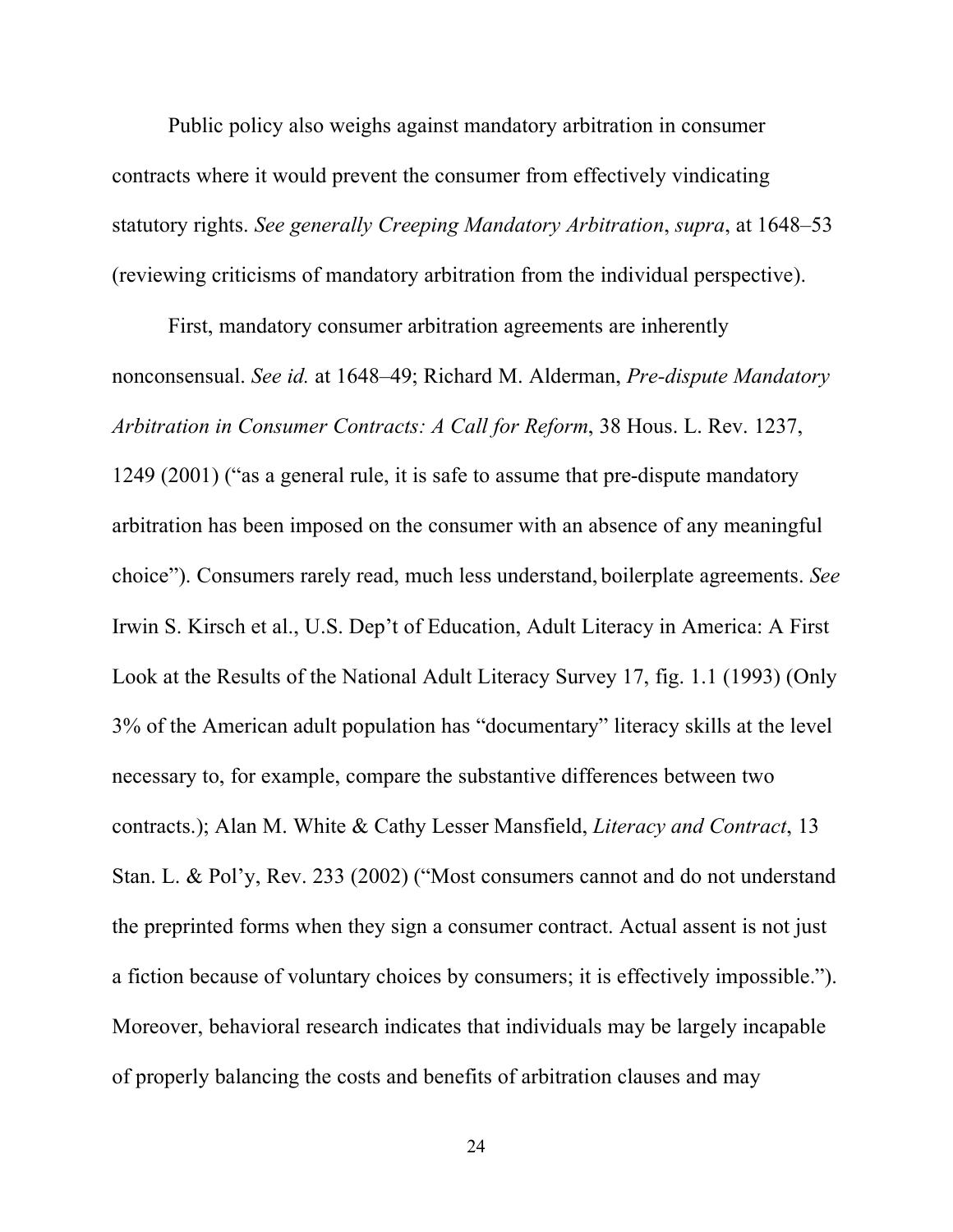undervalue their right to sue. *See* Christine Jolls, Cass R. Sunstein, & Richard Thaler, *A Behavioral Approach to Law and Economics*, 50 Stan. L. Rev. 1471, 1541–43 (1997) ("Overoptimism" and "salience" are problems arising from one's "insufficient ability to process accurately the information one possesses insofar as that information bears on one's own risks. . . . People sometimes do mispredict their utility at the time of decision, and on conventional grounds, this phenomenon raises serious problems for the idea of consumer sovereignty.").

Second, many arbitration agreements substantively favor companies rather than consumers through "arbitrator selection, imposition of high costs, and limitation of remedies." *Creeping Mandatory Arbitration*, *supra*, at 1650.

Finally, some arbitration clauses "limit plaintiffs' access to substantive relief" by, for example, shortening statutes of limitations, barring recovery of certain damages, or barring injunctive relief. *Creeping Mandatory Arbitration*, *supra*, at 1652–53; *see Ingle v. Circuit City Stores, Inc.*, 328 F.3d 1165, 1175 (9th Cir. 2003) (arbitration agreement unconscionable where it shortened the applicable statute of limitations); *Stirlen v. Supercuts, Inc.*, 60 Cal. Rptr. 2d 138, 142–43 (Ct. App. 1997) (arbitration agreement unconscionable where it precluded injunctive relief).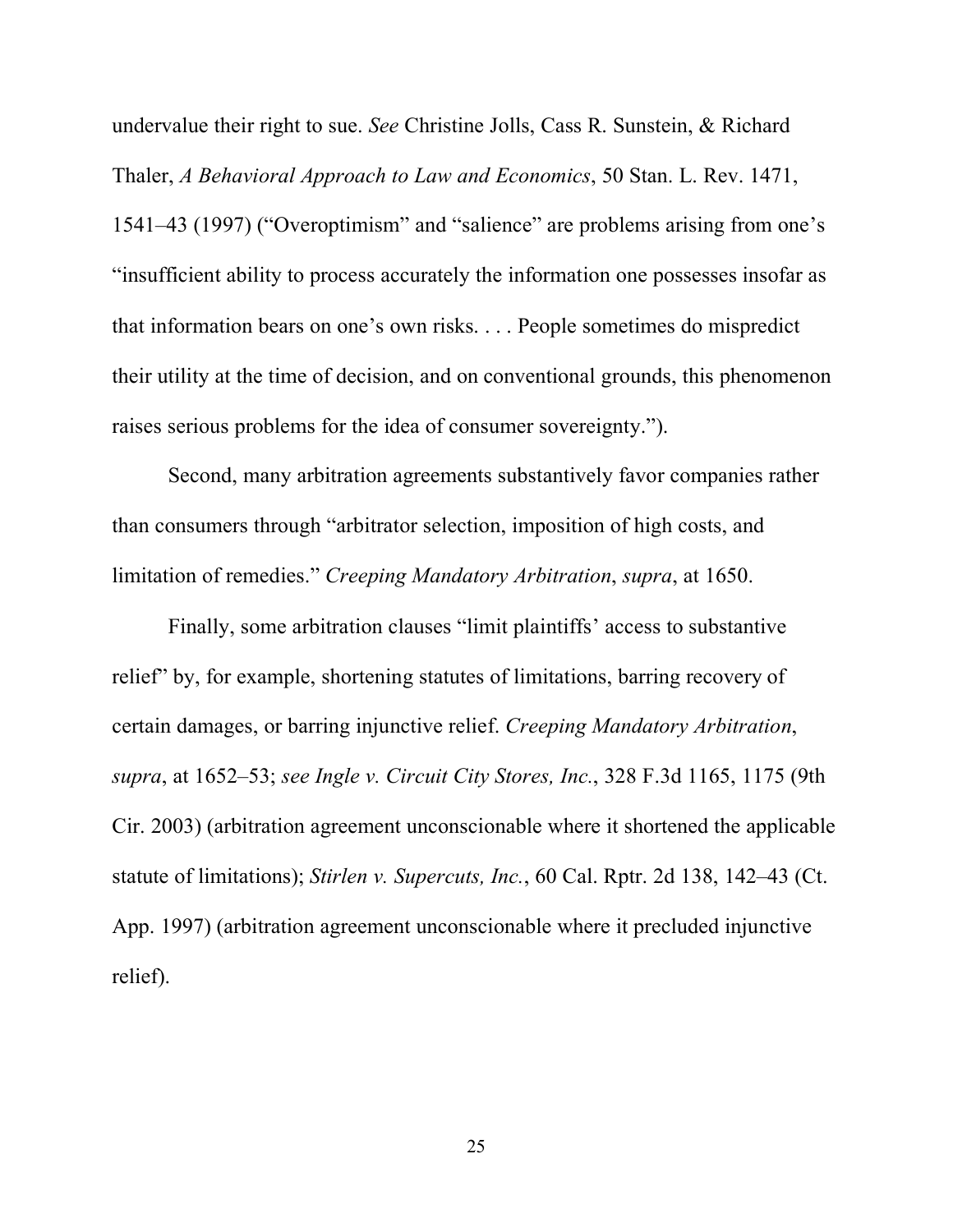## *B. Courts Have Specifically Held That Mandatory Arbitration Is Not a Sufficient Substitute for Statutory Privacy Rights*

Courts have specifically addressed whether arbitration is a sufficient alternate forum for privacy related disputes and have determined that it is not. In *Schmidt v. U.S. Dep't of Veterans Affairs*, 218 F.R.D. 619 (ED Wis. 2003), the court considered the case of several employees whose social security numbers were disclosed by their employers, the Veterans Administration, in violation of the Privacy Act. The disclosure in question had already been the topic of collective bargaining arbitration because privacy rights were protected under the employees' contract. *Id.* at 625. The plaintiffs argued that the arbitration decision should preclude the court from considering the matter de novo. *Id.* at 627. But the court determined that an arbitration decision did not provide a sufficient alternative to judicial proceedings, citing the following reasons:

Collective-bargaining arbitration may be an efficient and effective way to settle contract disputes, but it is not an adequate or reliable substitute for judicial proceedings when it comes to determining whether the Privacy Act has been violated. First . . . the labor arbitrator's competence pertains to her knowledge of the law of the shop, not the law of the land . . . knowing the law of the shop does not require an arbitrator to be conversant with the legal considerations which underlie a complex public law like the Privacy Act. . . . Most labor arbitrators, who are not attorneys, are under pressure to pivide a quick turnaround with decisions, and, consequently, they cannot be expected to make fully-informed decisions about whether an agency violated the Privacy Act.

Second, labor arbitrators derive their authority from the collective-bargaining agreement and are required to enforce the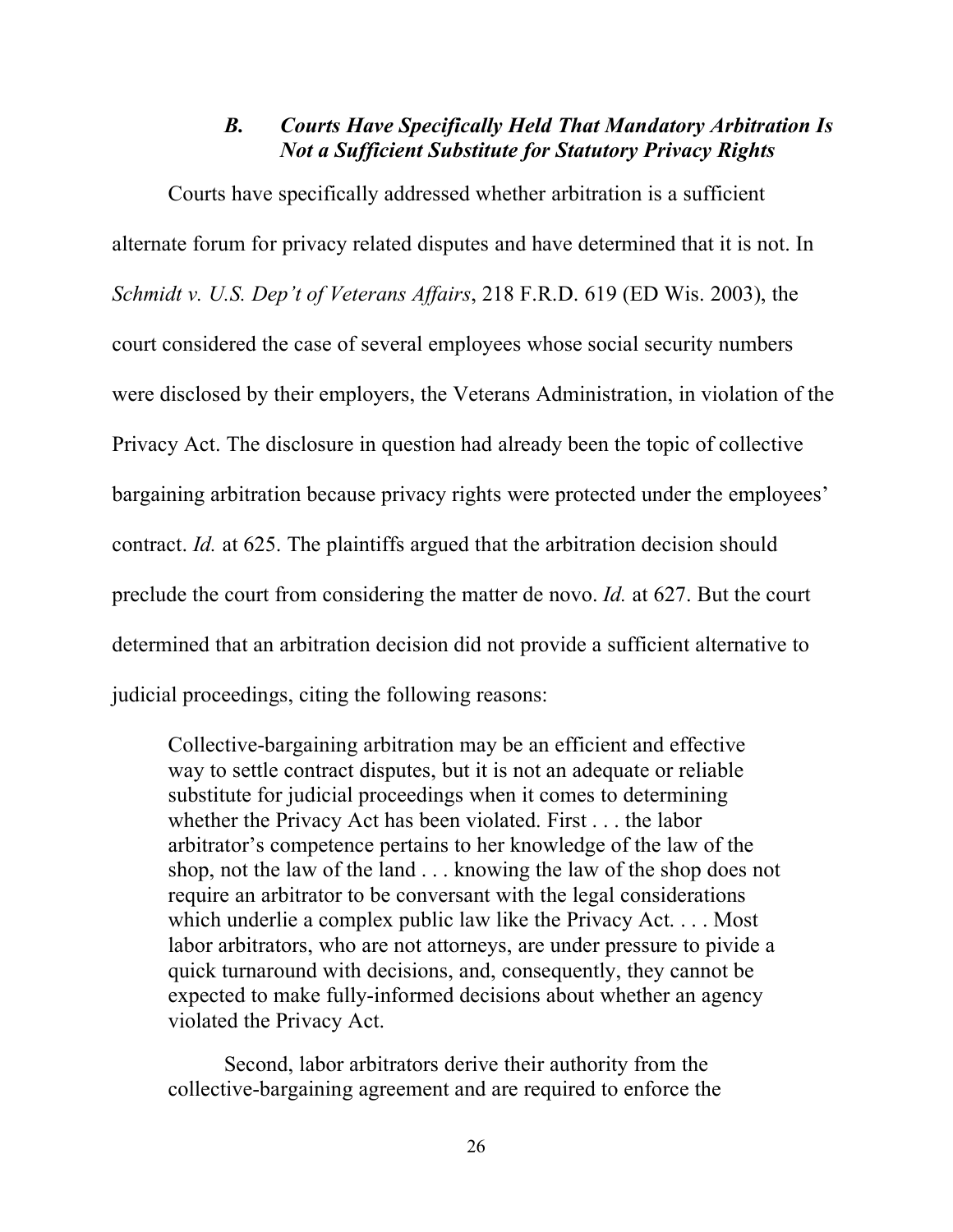agreement. . . . The arbitrator has no authority to 'invoke public laws which conflict with bargain between the parties.'...

Finally, arbitral fact-finding is not as complete as judicial factfinding. Arbitrations typically do not follow rules of evidence, discovery, compulsory process, cross examination, and testimony under oath is severely curtailed.

Id. at 628–29.

#### *C. Mandatory Arbitration of VPPA Claims Is Impermissible*

Mandatory arbitration imposed by consumer contracts in the context of the VPPA is particularly pernicious, as it would countermand congressional intent, would prevent aggrieved parties from effectively vindicating their statutory rights, and would implicate many of the public policy concerns that weigh against enforcing such agreements.

The Court has repeatedly recognized that Congress can make claims nonarbitrable if it evinces the intent to do so. Here, Congress has made abundantly clear its intent to make a private right of action the exclusive method for enforcement of the VPPA. As Representative McCandless testified, the purpose of the Act was to build a "brick wall—a Federal privacy right—around the individual." *Hearing Record* at 27. Through the civil remedies section, Congress intended to "put[] teeth into the legislation, ensuring that the law will be enforced." *Committee Report* at 9. By empowering the victims of privacy violations, Congress protected the privacy rights that have long been recognized as paramount by courts and scholars. If consumers were instead forced to arbitrate these sensitive privacy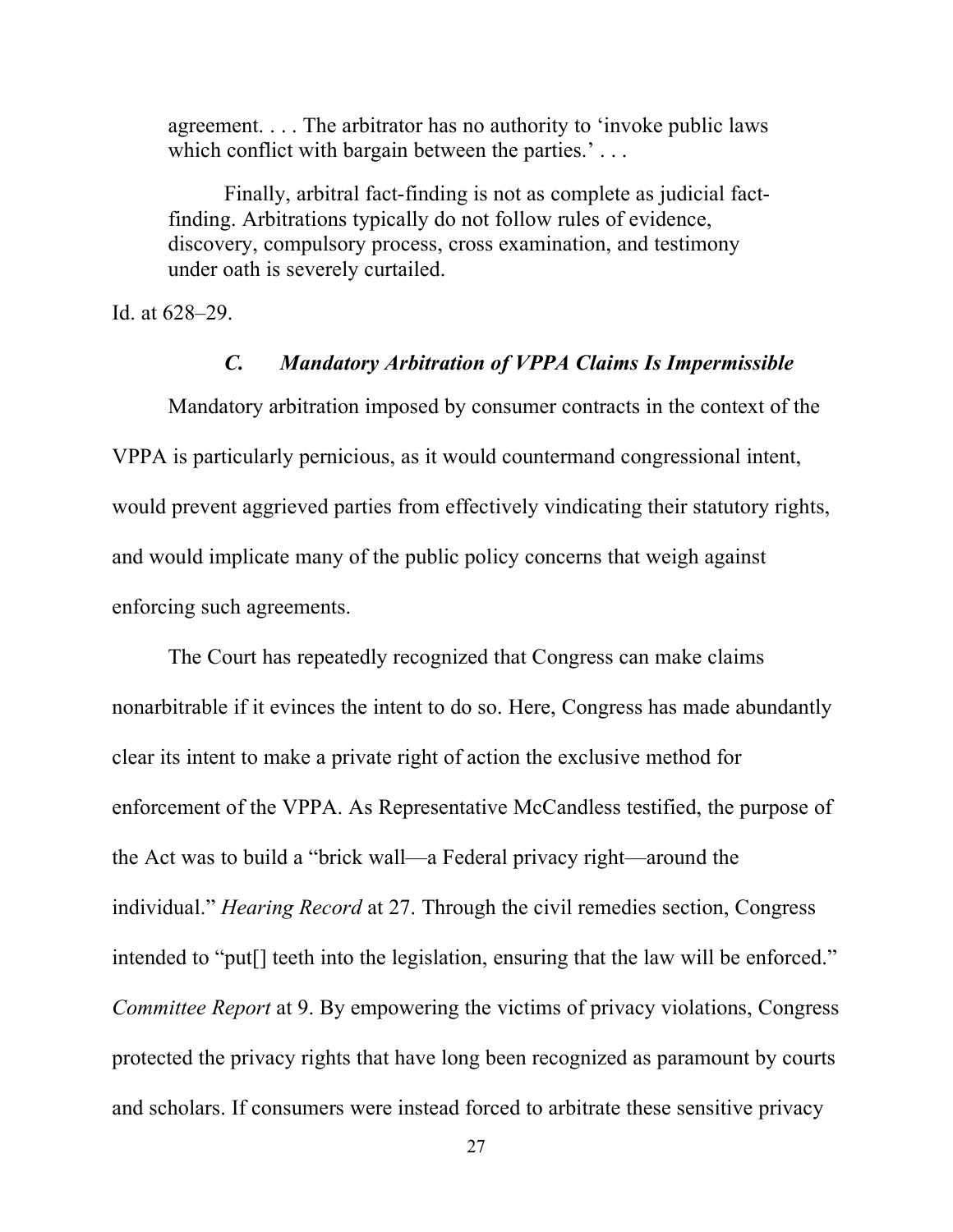claims, the "brick wall" that Congress intended to create would be reduced to rubble.

Moreover, Congress expressly provided that "[t]he remedies and sanctions described in this chapter are the only judicial remedies and sanctions for nonconstitutional violations of this chapter." 18 U.S.C. § 2708 (2008) ("Exclusivity of remedies"). In that section, Congress plainly contemplates the potential remedies for a violation of the VPPA and provides that the exclusive remedy shall be the ones provided for by statute, which includes liquidated damages but which does not include arbitration. *See id.* Thus, this court should respect Congress' intent in enacting the VPPA and find that the arbitration of claims under it is unenforceable.

Moreover, the arbitration agreement at issue precludes class actions, a provision that several courts have found to be unconscionable. *See, e.g.*, *Dale v. Comcast Corp.*, 498 F.3d at 1224. In this case, class action preclusion is particularly problematic because even successful individual suits would not fully enforce the law. Individual suits, and especially individual arbitrations, are unlikely to lead to company-wide reform of policies that violate the VPPA. *See generally* Sternlight & Jenson, *supra*, at 90 ("A company may find it more worthwhile to pay off a few individual claims but keep its overall policy."). Furthermore, class actions provide a variety of benefits to plaintiffs, from protecting less-informed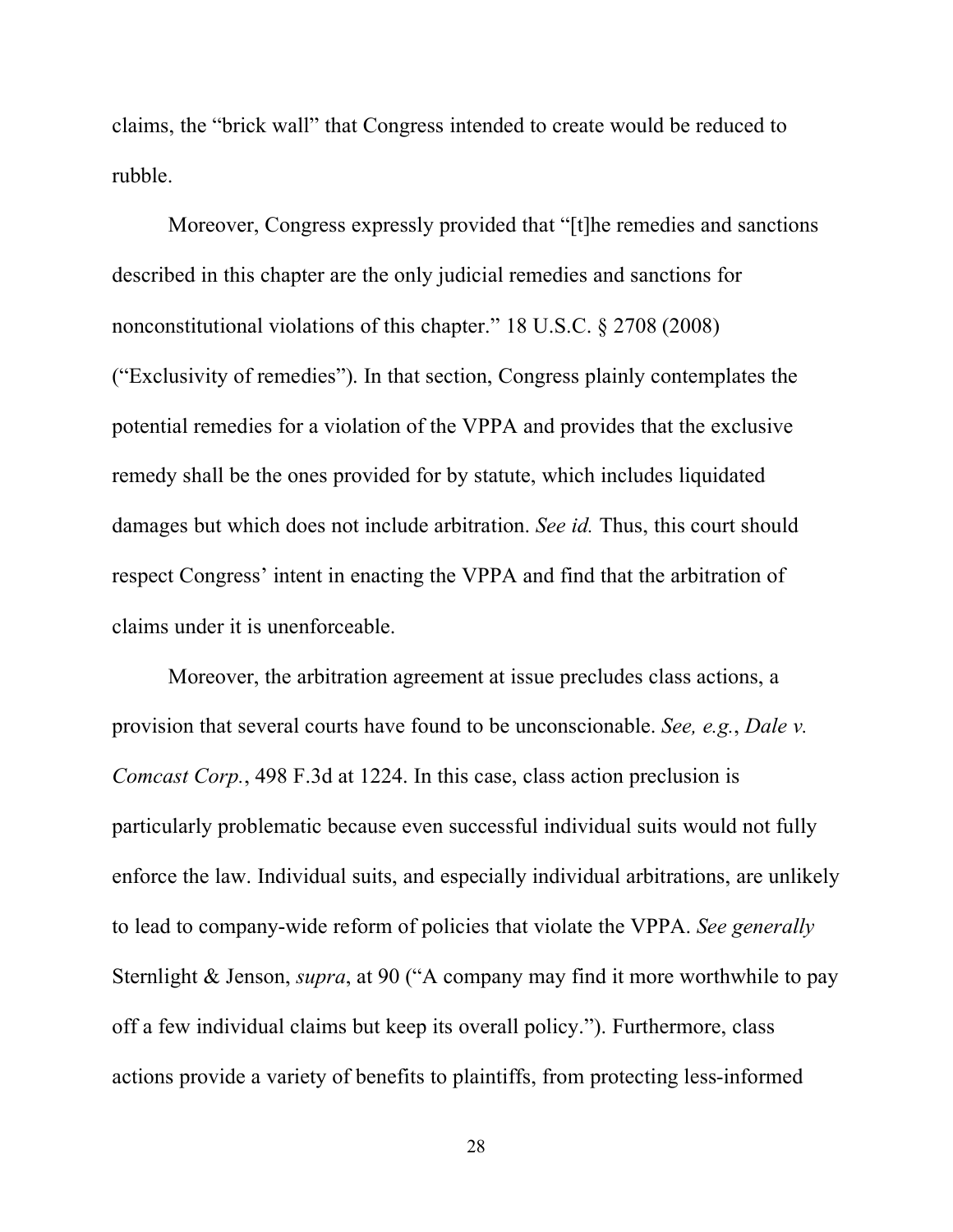consumers to making claims more financially viable. *See Amchem Prods. Inc. v. Windsor*, 521 U.S. 591, 617–18 (1997) (explaining financial viability justification). *See generally Creeping Mandatory Arbitration*, *supra*, at 1651–52 (discussing value of class actions).

Although Texas courts have found that class action waivers may not be unconscionable under certain circumstances, they admit the possibility that a waiver "may rise to the level of fundamental unfairness." *AutoNation USA Corp. v. Leroy*, 105 S.W.3d 190, 200 (Tex. App. 2003). The fundamental unfairness of class action waivers is especially prominent in the context of privacy rights, as consumers forced into arbitration and out of class actions will be unable to achieve the ultimate goal that animates the VPPA—the protection of consumers' privacy.

Private rights of action, including class actions, are particularly crucial in the context of privacy rights. Because privacy rights are very sensitive, they are difficult to vindicate without statutory civil remedies. *See Parks v. IRS*, 618 F.2d 677, 685 (1980). Moreover, in the VPPA, as in the Privacy Act, the "best means" of enforcing the statutory remedies is through private rights of action because they are likely to increase compliance with statutory standards. The statutory liquidated damages provided for in the VPPA are also essential to deter companies from violating consumers' privacy rights. Indeed, private rights of action are arguably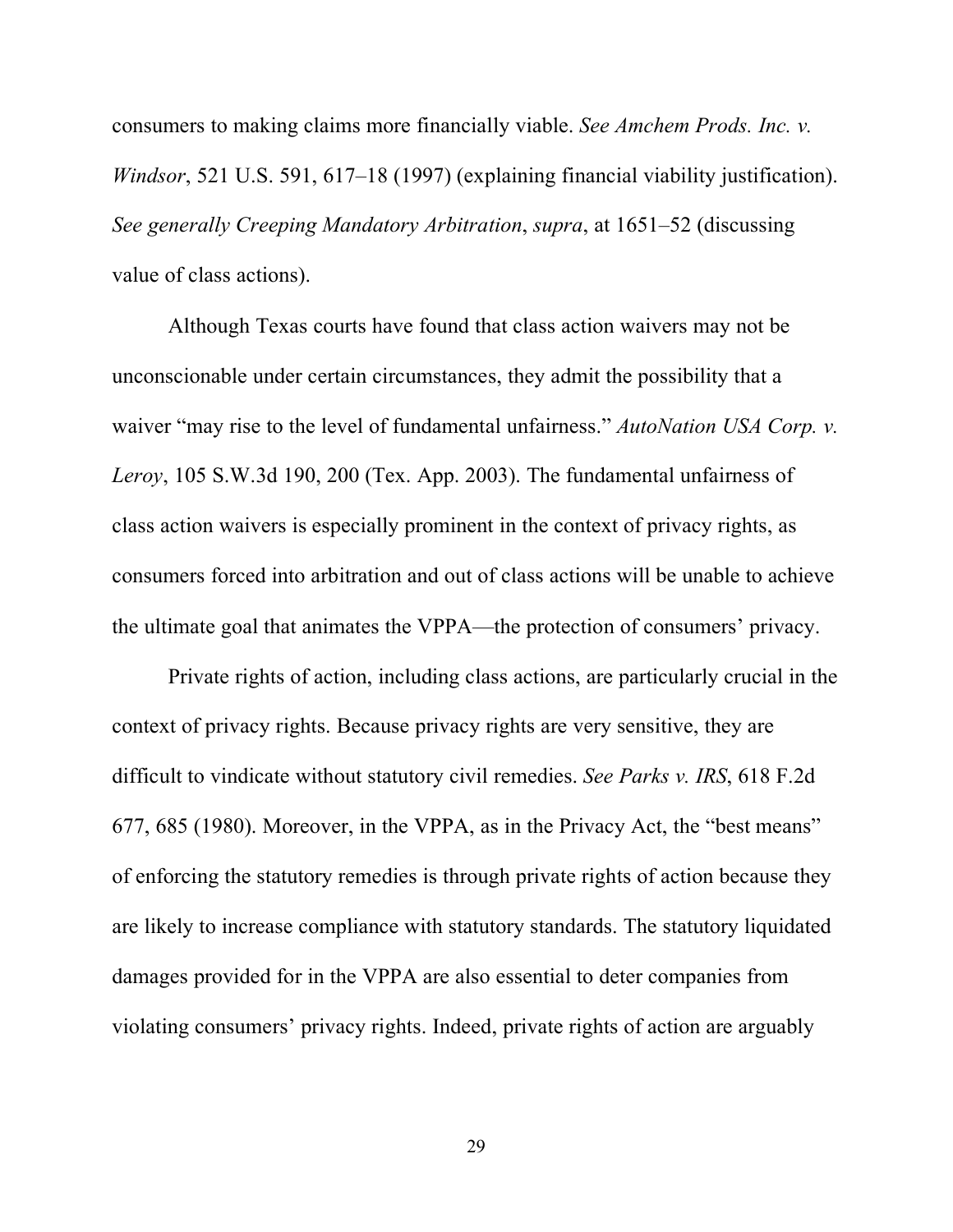the *bare minimum* that can be done to protect privacy rights, and more vigorous protection may be necessary to effectively protect individuals' privacy.

Finally, many of the public policy concerns that weigh against mandatory arbitration clauses in general are present in the VPPA context. The agreement containing the arbitration clause in this case was part of a "clickwrap" online agreement. Consumers who wished to sign up for Blockbuster's services were required to click a box on Blockbuster's website that appeared next to the following statement: "I have read and agree to the blockbuster.com (including Blockbuster Online Rental) Terms and Conditions and certify that I am at least 13 years of age." Appellant's Brief at 6. However, consumers were not required to actually read, much less understand, the terms and conditions, and could merely click the box and continue the sign-up process. Public policy concerns regarding the inherently nonconsensual nature of consumer arbitration agreements are exacerbated in this context, where consumers are not even required to examine the contents of the agreement. Moreover, as discussed, the arbitration agreement substantively favors Blockbuster by precluding the use of class actions, a provision which implicates serious public policy concerns. Thus, public policy concerns weigh heavily against arbitration of VPPA claims.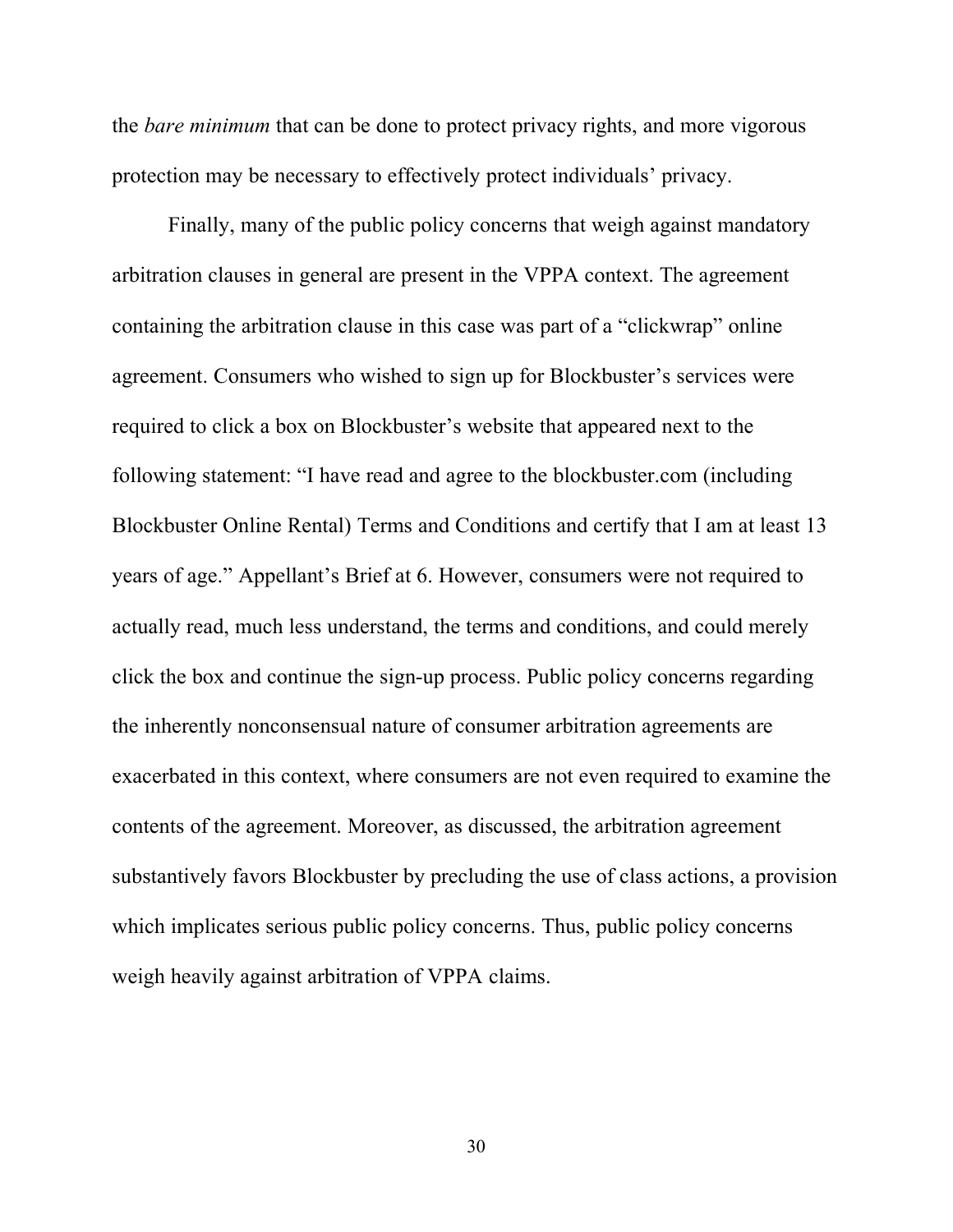### **CONCLUSION**

At issue in this case is the enforcement of statutory provision that is the cornerstone of an important federal privacy law. If that provision is removed, the statutory scheme collapses. *Amicus Curiae* respectfully request this Court to grant Appellee's motion to sustain the decision of the lower court.

Respectfully submitted,

/s/

Marc Rotenberg John A. Verdi Jared Kaprove Ginger McCall Kimberly Nguyen\* Matthew Phillips Electronic Privacy Information Center (EPIC) 1718 Connecticut Ave. NW Suite 200 Washington, DC 20009  $(202)$  483-1140

November 3, 2009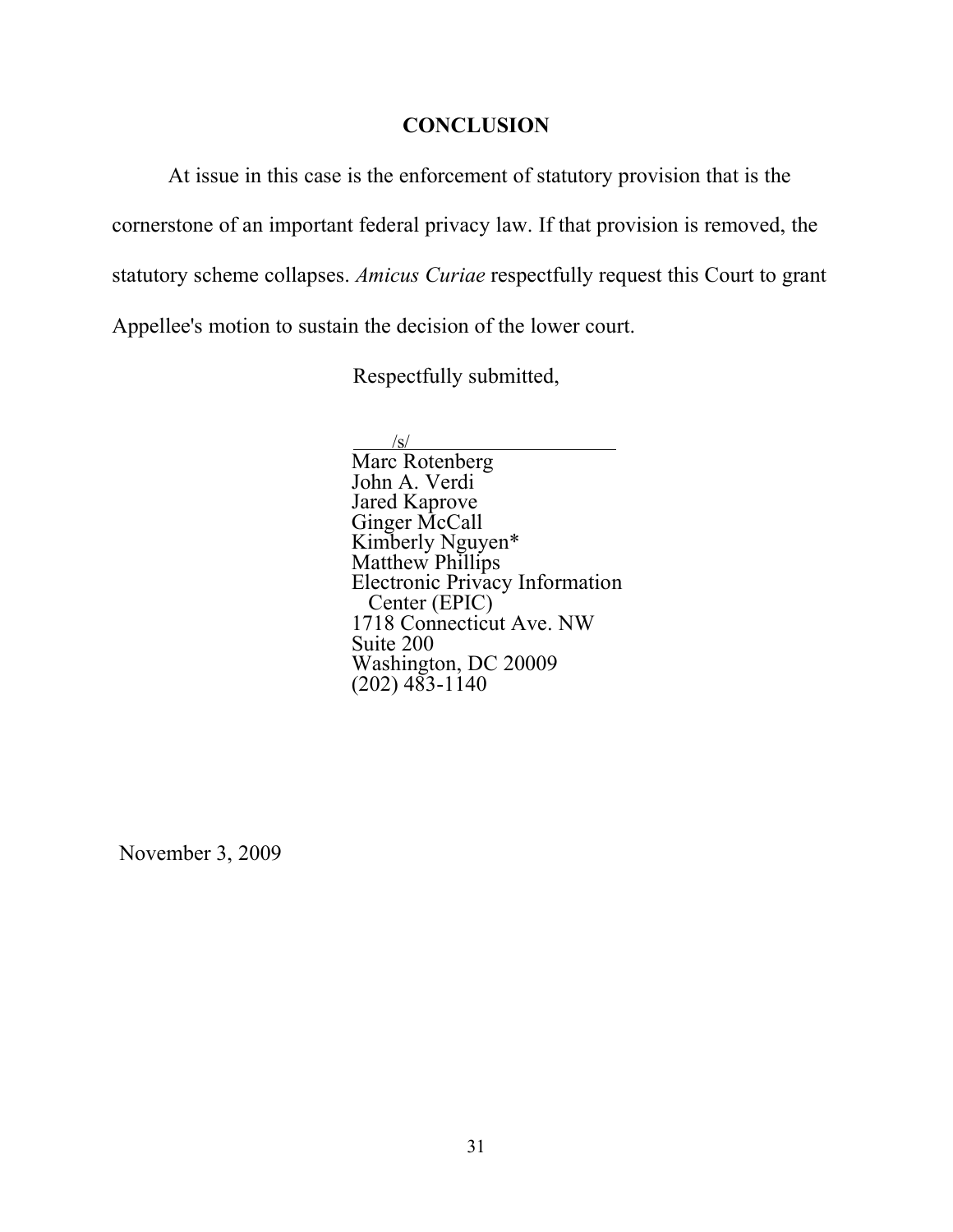## **CERTIFICATE OF COMPLIANCE**

This brief complies with the type-volume limitation of 7,000 words of Fed. R. App. P. 29(d) and Fed. R. App. P. 32(B)(i). This brief contains 6,750 words, excluding the parts of the brief exempted by Fed. R. App. P.  $32(a)(7)(B)(iii)$ . This brief complies with the typeface requirements of Fed. R. App. P. 32(a)(5) and the type style requirements of Fed. R. App. P. 32(a)(6) because this brief has been prepared in a proportionally spaced typeface using Microsoft Office Word 2007 in 14 point Times New Roman style.

Dated: November 3, 2009

 $\sqrt{s}$ /

Marc Rotenberg John A. Verdi Jared Kaprove Kimberly Nguyen\* Matthew Phillips Electronic Privacy Information Center (EPIC) 1718 Connecticut Ave. NW Suite 200 Washington, DC 20009 (202) 483-1140